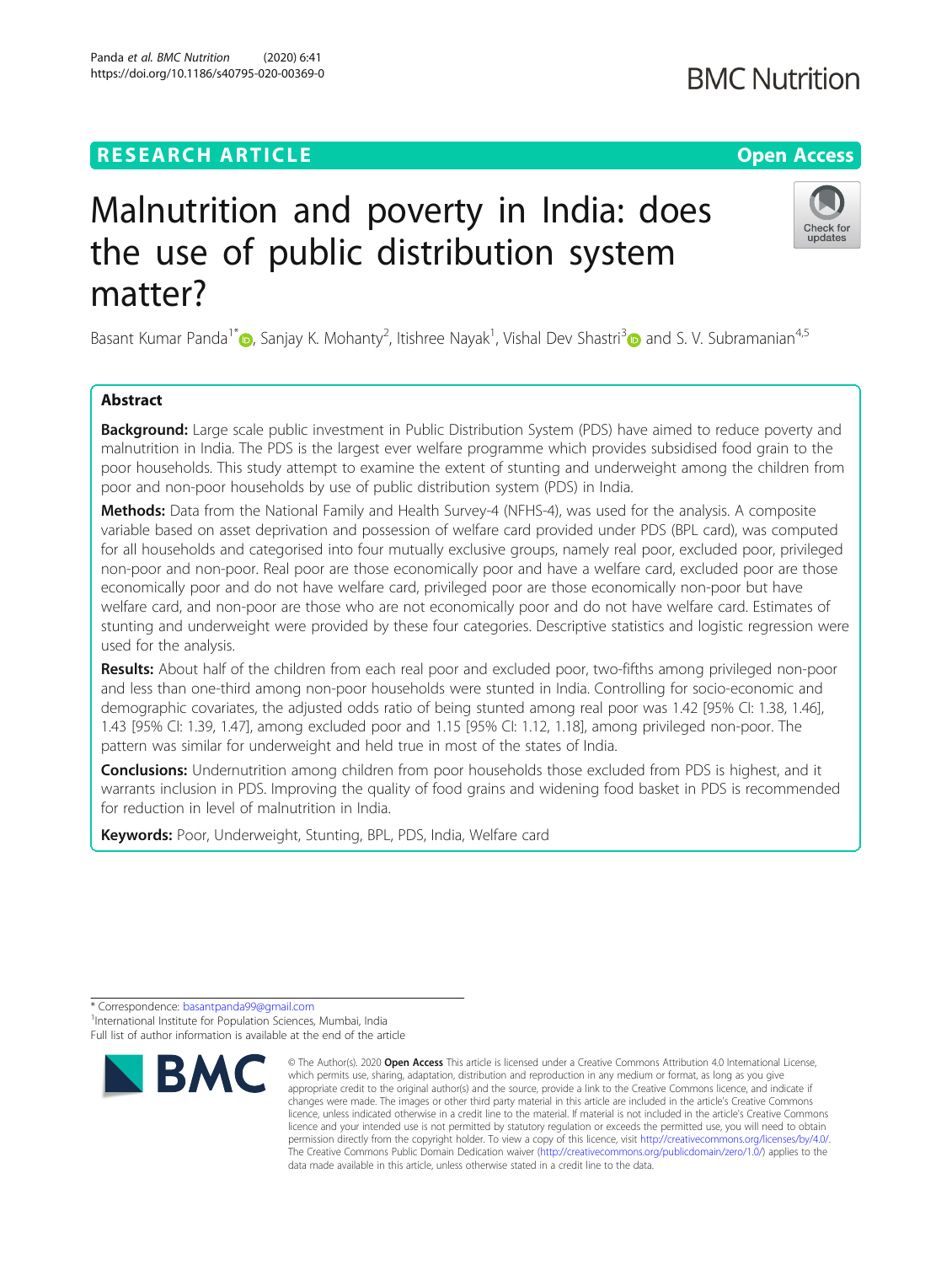#### Background

Poverty is a proximate determinant of malnutrition that mediates through inadequate dietary intake, lack of medical care, lack of access to sanitation and hygiene and poor environment [\[1](#page-12-0)–[5\]](#page-12-0). Reduction of poverty and malnutrition through various welfare measures has been the central focus of developing countries. While the national and local government has been implementing many welfare schemes in the key domain of livelihood, health, nutrition, education for reduction of poverty, the effect of these schemes varied by type of services, outcome variable and country-specific  $[6-9]$  $[6-9]$  $[6-9]$ . Malnutrition among children is positively associated with poverty and has many adverse short and long term consequences; illhealth, cognitive impairment, childhood mortality in short term and the likelihood of developing the noncommunicable diseases in the long term [[10](#page-12-0)–[15](#page-12-0)]. Nutrition sensitive interventions for children are increasingly emphasized in the poverty reduction programme of developing countries. Public policies which are successful in reducing poverty has intrinsically targeted multifaceted approach in reduction of malnutrition  $[16–20]$  $[16–20]$  $[16–20]$  $[16–20]$  $[16–20]$ . Despite these, the global progress in reduction of money metric poverty and malnutrition is slow and largely uneven [[21,](#page-12-0) [22](#page-12-0)]. An estimated 736 million of people in developing countries are living below poverty line (1.90 US Dollar in Purchasing Power Parity income per day) and 151 million under-five children are stunted in 2018 [[23](#page-13-0), [24\]](#page-13-0).

A large number of studies across and within the countries suggests the strong and significant association of malnutrition with economic factors. While a limited number of studies use income as an economic measures, many studies used consumption expenditure and assetbased index (henceforth refer as wealth index) in explaining malnutrition [\[25](#page-13-0)–[29\]](#page-13-0). Cross-country studies found that the gross domestic products (GDP) per capita is negatively associated with malnutrition [\[30](#page-13-0), [31\]](#page-13-0). Studies also link the absolute income with malnutrition due to unavailability of direct income data in many lowermiddle-income countries [[31](#page-13-0)]. Households consumption expenditure, especially food expenditure, is positively associated with the reduction of malnutrition among children and adults [[32](#page-13-0)–[34](#page-13-0)].

A growing number of studies also link malnutrition with asset-based measures using data from demographic health surveys (DHSs). These studies evident that, despite the declination of inequality across the socioeconomic groups, the level of malnutrition is still higher for the poor and disadvantaged and holds true across the countries [\[22](#page-12-0), [28,](#page-13-0) [29,](#page-13-0) [35](#page-13-0)]. Other than economic factors, many non-economic factors such as social identity, household environment, water and sanitation are considered as significant predictors of child malnutrition at household level [[3,](#page-12-0) [35](#page-13-0)–[37\]](#page-13-0). The maternal characteristics such as maternal education, anthropometry, mothers' hygienic practice and individual characteristics such as child's sex, birth order, immunisation, and birth weight are factors associated with malnutrition [\[25,](#page-13-0) [36,](#page-13-0) [38](#page-13-0)–[42](#page-13-0)].

Poverty estimation and identification of beneficiaries for the welfare programme in India are carried out independently. Poverty estimation at the state level is carried out by the Government of India using consumption expenditure data collected by the National Sample Survey (NSS) on a regular interval. But the households are identified as poor using an independent survey carried out by the state government with central guidelines. The poor households are given a Below Poverty Line (BPL) card that entitled the households to benefits from various welfare schemes of central and state government. The first BPL survey in India was carried out in 1992, and four rounds of the BPL surveys have been carried out since then (Latest in 2011–12) [\(http://pib.nic.in/](http://pib.nic.in/newsite-/PrintRelease.aspx?relid=72217) [newsite-/PrintRelease.aspx?relid=72217\)](http://pib.nic.in/newsite-/PrintRelease.aspx?relid=72217). The criteria adopted in each of the rounds to identify the beneficiaries were not uniform. The BPL survey conducted in 1992 used the household income limit of Rs 11,000 annually in classifying poor. The 1997 round of survey used the exclusion and inclusion criterion. In 2002 BPL survey, a set of 13 socio-economic variables were used to compute the wellbeing of the households and identifying the poor. Recent BPL survey adopted three-step methods recommended by Saxena committee report [[43\]](#page-13-0). The BPL beneficiaries are categorised using a 0–10 scoring method based on a weighted score of a set of variable [\[43](#page-13-0), [44\]](#page-13-0). Studies suggest that a section of the poorer households are excluded from the BPL card [\[45](#page-13-0)]. Such exclusion has been attributed to errors of inclusion and exclusion criteria, political influence and corruption [[44](#page-13-0)–[46](#page-13-0)].

The BPL households have long been accorded priority in the welfare programme of central, state and local government in India. Initially, the BPL beneficiaries were provided free/ highly subsidized ration through the Public Distribution System (PDS). However, it has now been extended to a wider domain of goods and services; housing, cooking fuel, health insurance, employment, sanitation, old age pension etc. The benefits are rolled through a number of welfare schemes such as Pradhan Mantri Awas Yojana, Swachh Bharat Mission, Janani Suraksha Yojana (JSY), Ayushman Bharat Yojana, PM Ujjwala scheme etc. For example, under the Swachh Bharat Mission, the Government of India provided 9.2 crore toilet to the poor households. Recently, the Govt. of India announced the Ayushman Bharat Scheme, a health insurance scheme for protecting poorest 40% of the households with coverage up to five lakh rupees for hospitalization ([https://www.india.gov.in/spotlight/ayushman-bharat-](https://www.india.gov.in/spotlight/ayushman-bharat-national-health-protection-mission)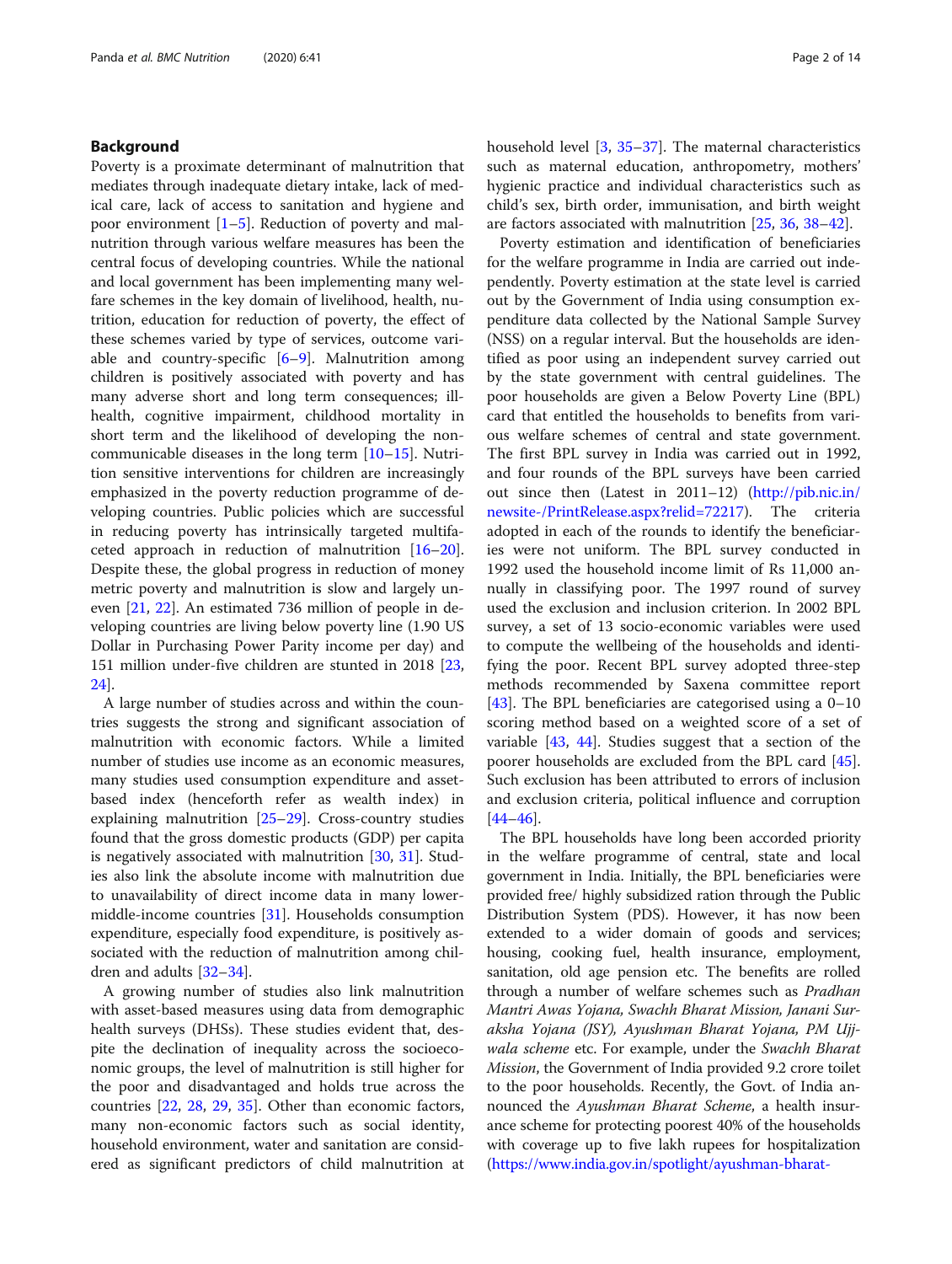[national-health-protection-mission](https://www.india.gov.in/spotlight/ayushman-bharat-national-health-protection-mission)). We termed the BPL card as a *welfare card* that accounts not only free/subsidized ration but also other benefits. Thus, availing the welfare card entitled a poor household to multiple benefits that has a direct and indirect bearing on reduction of malnutrition in India.

The provisioning of subsidized ration through welfare card aims to ensure food availability to the poor households. We conceptualise the paper with the assumption that, the welfare card entitled a household to subsidized ration, other free/subsidized goods and services that have a direct association on the reduction of malnutrition of children in households. However, if a household is excluded from the welfare programme (not having a welfare card), they are more likely to be vulnerable. Though studies have identified the factors affecting malnutrition and poverty, there has been no study on the association of poverty, distribution of welfare card and the nutritional outcome. This paper aims to examine the association of asset deprivation, welfare card with stunting and underweight among children in India. Thus, children belonging to poor households but did not get benefit from welfare schemes are likely to remain at a high level of malnutrition.

#### **Methods**

#### Data

The unit data from fourth round of National Family Health Survey (NFHS 4) was used for the analysis. The NFHS 4 is a nationwide cross-sectional household survey conducted with a representative sample of 601,509 households throughout the country during 2015–16. The survey was conducted by the International Institute for Population Sciences (IIPS) with stewardship of Ministry of Health and Family Welfare (MoHFW), Govt. of India (GOI), and technical support from ICF international. The primary objective of the survey was to collect comprehensive information on socio-economic, demographic, health, and nutritional status of mothers and children in the households. The detailed sampling methods, design of the study and findings are available in the national report [[47\]](#page-13-0).

The unit of the analysis for this study is the children below 5 year age. Out of the 601,509 households, 164, 664 households have at least one children in the selected age-group. A total of 225,002 children under 5 years of age who have the information on height and weight form the final sample of the analysis.

#### Outcome variables

Stunting and underweight among children below 5 year are two dependent variables used in the analysis. Stunting is a chronic measure of malnutrition, while underweight indicates both chronic as well as an acute form

of undernourishment. In NFHS, the anthropometric information such as height, weight and age in month of the child were recorded. This information was used to calculated the height-for-age Z-scores (HAZ), weightfor-age Z-scores (WAZ), weight-for-height Z-scores (WHZ) using the standardized age and sex-specific growth reference developed by the World Health Organisation (WHO). These z scores are ranged between -6SD to +6SD. If the Z score, falls above or below the limit, it was dropped. If the height for age Z score falls between -6SD to -2SD, the child is classified as stunted. Similarly, if the weight for age Z score (WAZ) falls between the -6SD to -2SD, the child is classified as underweight.

#### Independent variables

The main predictor variable of the analysis, is a composite variable based on the poverty level of the household and possession of welfare card. The NFHS like other DHSs, does not collect data on income or consumption expenditure of the household. To present the economic status of the households, the asset-based wealth index was largely being used in these surveys. The wealth index factor score (WIFS) was computed based on a set of 31 variables in the domain of consumer durables, basic household amenities, housing quality and land ownership of the households using the principal component analysis (PCA). These WIFS are categorised into five mutually exclusive categories named poorest, poorer, middle, richer and richest. These categories are widely used in the literature to estimates the different economic group and to understand economic inequality across and within countries. The national wealth index in NFHS does not account for interstate variations in wealth possession as well as rural-urban differences within states, which lead to biased outcomes. In our study, we had recomputed the WIFS using the principal component analysis (PCA) separately for all the states by place of residence. The wealth index factor score was divided into the 100 percentile for each state and place of residence. The estimates of monetary poverty were available from the Rangarajan Committee report for each state and by place of residence. The detailed estimate of the poverty for each state and place of residence is provided in Appendix 1. The variable of asset deprived (similar to poverty) is derived under the assumption that the distribution in WIFS and the distribution of consumption poverty are similar across the household. For example, in Maharashtra, 23% households in rural areas and 17% households in urban areas are consumption poor based on the Rangarajan Committee report. So, the bottom 23% of distribution of wealth index in rural areas and 17% of distribution of wealth index in urban areas are labelled as asset poor in the state. The household poverty, along with possession of welfare card, was used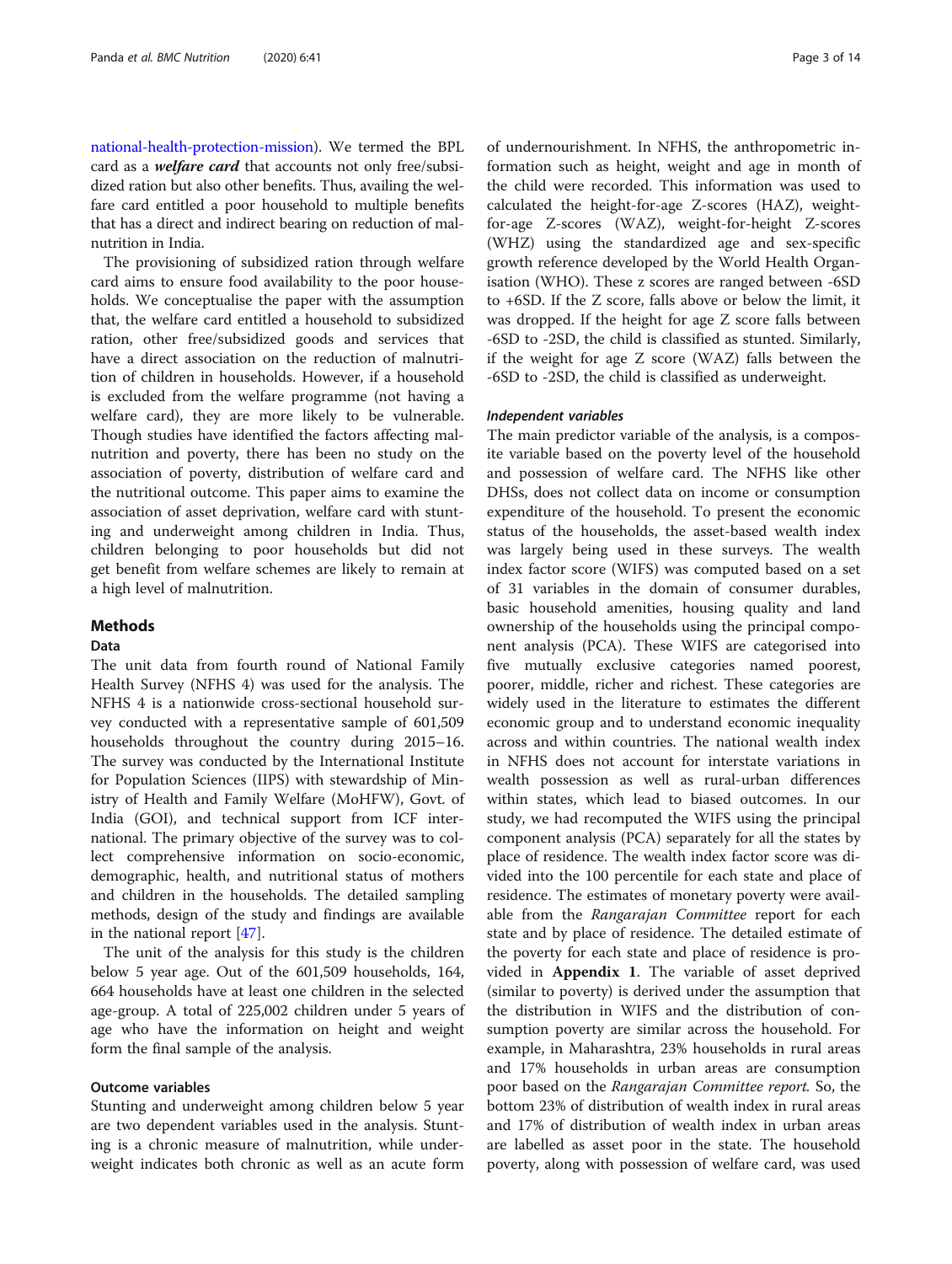to compute a composite variable of poverty and beneficiaries of welfare schemes. All households are classified into four groups, and their classification is given below.

#### Real poor

Households categorised as poor based on asset deprivation and having welfare card.

#### Excluded poor

Households categorised as poor based on asset deprivation and do not have welfare card.

#### Privileged non-poor

Households categorised as asset non-deprived and have welfare card.

#### Non-poor

Households categorised as asset non-deprived and not having welfare card.

A set of individual maternal and household level factors are used as independent variables based on the literature review. The individual factors include age (in months), sex, birth order and size of birth of the child. The size of the birth was categorised as very small, small, average and large based on the mother's response. Similarly, the maternal factors include mother's education (no education, primary, secondary, higher) and the body mass index (BMI). The BMI of mothers is calculated from the height and weight of the mother and categorised as thin  $(BMI < 18.5)$ , normal  $(18.5 < BMI < 25)$ , overweight ( $BMI > = 25$ ). Apart from these the household level factors include caste (SC, ST, OBC and Other), religion (Hindu, Muslim and Other), and place of residence (Rural and Urban) were included as predictor variables in the analysis.

#### Statistical analysis

The logistic regression analysis was used to estimate the association of the composite variable of poverty and welfare card on stunting and underweight at national as well as state level. The logistic regression model is one of the widely used statistical techniques for the binary dependent variable which provide the valid and reliable regression coefficient adjusting for the study design and confounder. Stunting and underweight were the binary variables used as outcome variables in the study. The general equation of the logistic model is provided below.

$$
\begin{matrix} \text{logit }(P_i)=\alpha+\beta_1(\text{poverty\_wc}_i)+\ \beta_2(\text{age}_i)\\+\beta_3(\text{sex}_i)+\beta_4(\text{bord}_i)+\beta_5(\text{bsize}_i)\\+\beta_6(\text{edu}_i)+\beta_7(\text{bmi}_i)+\beta_8(\text{caste}_i)\\+\beta_9(\text{rel}_i)+\beta_{10}(\text{por}_i)+e_i\end{matrix}
$$

where  $\alpha$  is the intercept, poverty\_wc refers to the composite variable of the poverty and availability of the welfare card in the household. Age, sex, bord, bsize refers to age, sex, birth order and birth size of the child, respectively. Similarly, edu refers to mothers education while bmi is the categorised body mass index of the mother. Moreover, caste refers to caste of household, rel refers to the religion of the household, por includes place of residence.

The results of the logistic regression was presented as the adjusted odds ratio (AOR), as it is controlled for all other confounding variables. The AOR is here defined as the ratio of the odds of being stunted in the reference category to the odds of being stunted in the predictor category controlled for the other covariates. The Intraclass correlation coefficient (ICC) and the variance inflation factor (VIF) was calculated to understand the multicollinearity among the independent variables. The Pearson chi-square, as well as F-adjusted test statistic was used to test the goodness of fit of the model. The whole analysis was carried out using the STATA 15 software [\[48\]](#page-13-0).

#### Results

Table [1](#page-4-0) presents the sociodemographic characteristics of the households (who had at least one child under 5 year age) by the composite variable based on the asset deprivation and availability of welfare card in India. The mean age of the head of household by type of asset deprivation and welfare card is similar. The mean number of children in households are also similar across the four groups. A large proportion of real and excluded poor lives in rural areas. Out of the total households, 57% of real poor and excluded poor households have at least one stunted children while 43% among privileged non-poor households and 36% among the non-poor households. Similarly, the higher proportion of real poor and excluded poor households have at least one underweight children.

The state-specific variation in the percentage of households (who had at least one eligible child) by the composite variable based on the asset deprivation and availability of welfare card in India was presented in Table [2.](#page-5-0) At the national level, an estimated 15% of the households is classified as real poor, 16% as excluded poor, 23% as privileged non-poor and 46% as non-poor. The distribution of households by type of poverty varies enormously across the states of India. For example, in Punjab, 1% of households are categorised as real poor while it was 30% in Bihar. Similarly, 1% of households in Telangana are categorised as excluded poor while it was 37% in Manipur. One of the interesting patterns was observed in terms of privileged non-poor in India. The privileged non-poor avail the welfare schemes that are not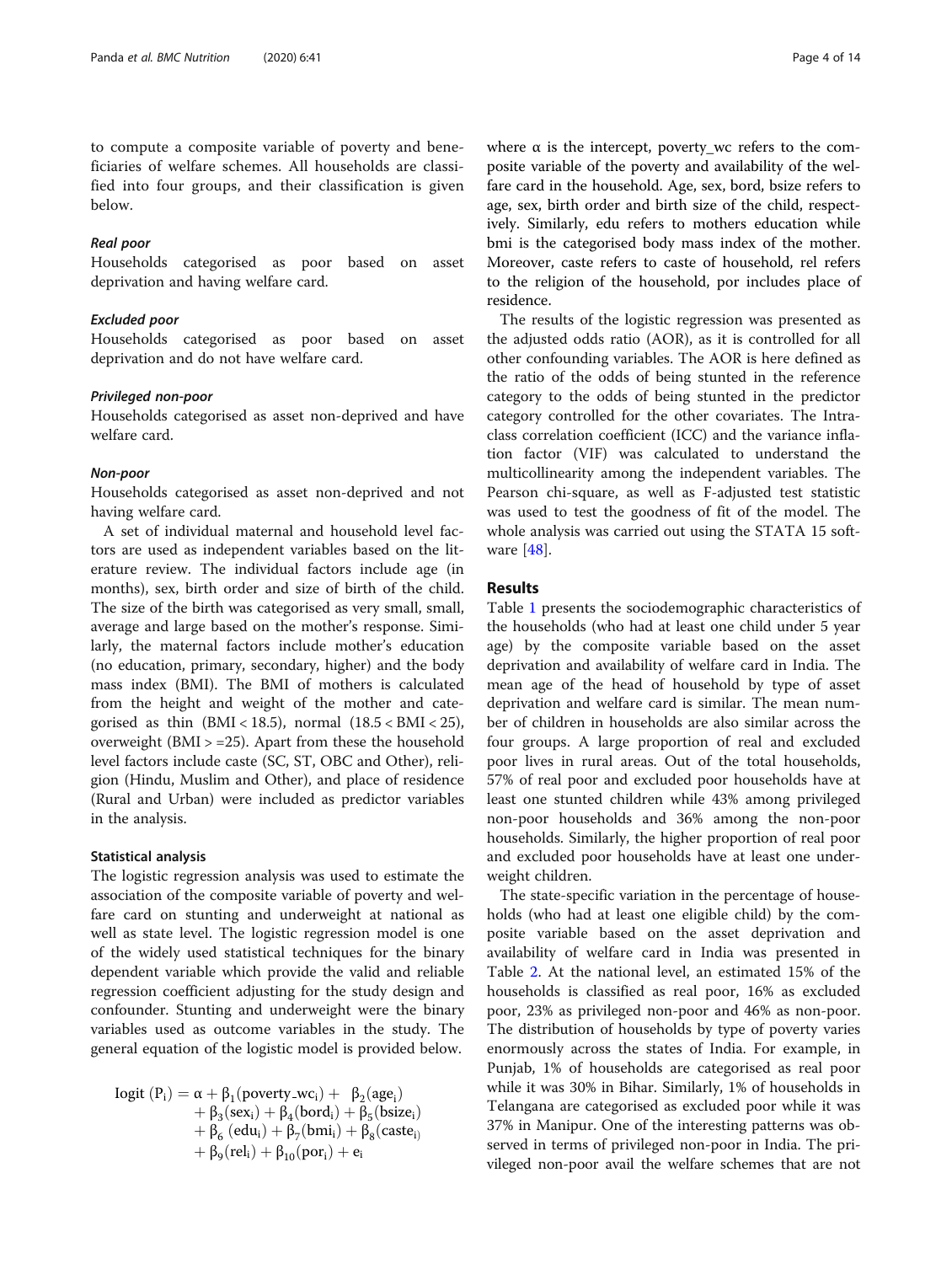<span id="page-4-0"></span>Table 1 Sociodemographic profile of households by welfare card and asset poor in India, 2015–16

| Variables                                                    | Real Poor (Asset<br>deprived and have<br>welfare card) | Excluded Poor (Asset<br>deprived and do not have<br>welfare card | Privileged Non-Poor (Asset<br>non-deprived and have<br>welfare card | Non-Poor (Asset non-<br>deprived and do not have<br>welfare card | Total |
|--------------------------------------------------------------|--------------------------------------------------------|------------------------------------------------------------------|---------------------------------------------------------------------|------------------------------------------------------------------|-------|
| Mean age of head of<br>household                             | 43.35                                                  | 38.64                                                            | 46.42                                                               | 45.63                                                            | 44.34 |
| Mean household size<br>6.20                                  |                                                        | 5.60                                                             | 6.51                                                                | 6.18                                                             | 6.15  |
| Mean number of children<br>1.56<br>in household              |                                                        | 1.59                                                             | 1.49                                                                | 1.44                                                             | 1.50  |
| 6.32<br>Percentage of<br>households living in<br>urban areas |                                                        | 10.50                                                            | 28.20                                                               | 42.84                                                            | 28.73 |
| 56.88<br>Percentage of<br>households had a<br>stunted child  |                                                        | 56.95                                                            | 42.86                                                               | 35.89                                                            | 44.06 |
| Percentage of<br>households had an<br>underweight child      | 54.76                                                  | 53.46                                                            | 40.11                                                               | 33.28                                                            | 41.35 |

meant for them. The pattern shows two south Indian states Andhra Pradesh and Telangana which have more than 70% of the non-poor household had welfare card. Apart from that Kerala, Karnataka and Chhattisgarh possess a higher share of household with a non-poor category having welfare cards. The nonpoor who did not have the welfare card is highest in Punjab and Tamil Nadu.

The state-specific estimates of stunting and underweight among the children below 5 year age by the composite variable based on the asset deprivation and availability of welfare card of households were presented in Table [3](#page-6-0). The states are arranged in the ascending order of stunting among the excluded poor household. This pattern provides a clear distinction in estimated stunting and underweight among the poor and rich households. About half of the children from real poor and excluded poor households were stunted compared to 37% children from privileged non-poor households and 35% children from the non-poor household. The pattern was similar with respect to underweight. An estimated 48% of children from real poor household, 47% from an excluded poor household, 35% from privileged non-poor household and 29% from the non-poor household were underweight. The pattern shows the vulnerability of both real poor and excluded poor household in terms of stunting and underweight. Interstate variation of the prevalence of stunting and underweight showed a mixed result. In 16 states, the extent of stunting among children of excluded poor households was higher as compared to real poor households. The higher gap among these groups were found in states of Himachal Pradesh followed by Tripura. In 12 states, the extent of stunting among real poor households was found higher as compared to excluded poor household. These includes the states like Telangana, Chhattisgarh and Andhra Pradesh, which had a higher prevalence of welfare cards. In 14 states, the extent of underweight children among real poor households was higher compared to the excluded poor household. Similarly, the prevalence of stunting and underweight were lower in the privileged non-poor as compared to real poor and excluded poor households.

Table [4](#page-7-0) presents the estimates of stunting and underweight by poverty level and sociodemographic characteristics in India. Both stunting and underweight among the children from the real poor and excluded poor households were higher than that of non-poor households. The levels of stunting and underweight were higher among children of higher birth-order, lower birth size, the mother with lower education level and lower anthropometry. For example, among the excluded poor households, 54% of children of mothers with no education were stunted compared to 36% among mothers with 12 or more year of schooling. Similarly, among real poor households, 54% of children among mother with no education were stunted compared to 34% among mothers with 12 or more year of schooling. A similar pattern was also observed for the other categories. But the gap in estimates of stunting and underweight among the well off and worst off varies across the categories and among the variables. For example, for the mothers education, the gap among the mothers who had no education and highest education is higher among the privileged non-poor households (26%) followed by non-poor households (25%), real poor households (20%) and excluded poor households (18%). A similar pattern was also observed for the level of underweight. The gap among the mothers who had no education and highest education among the privileged non-poor and non-poor households was 22% while it is 21% among excluded poor households and 10% among real poor households. This pattern also remains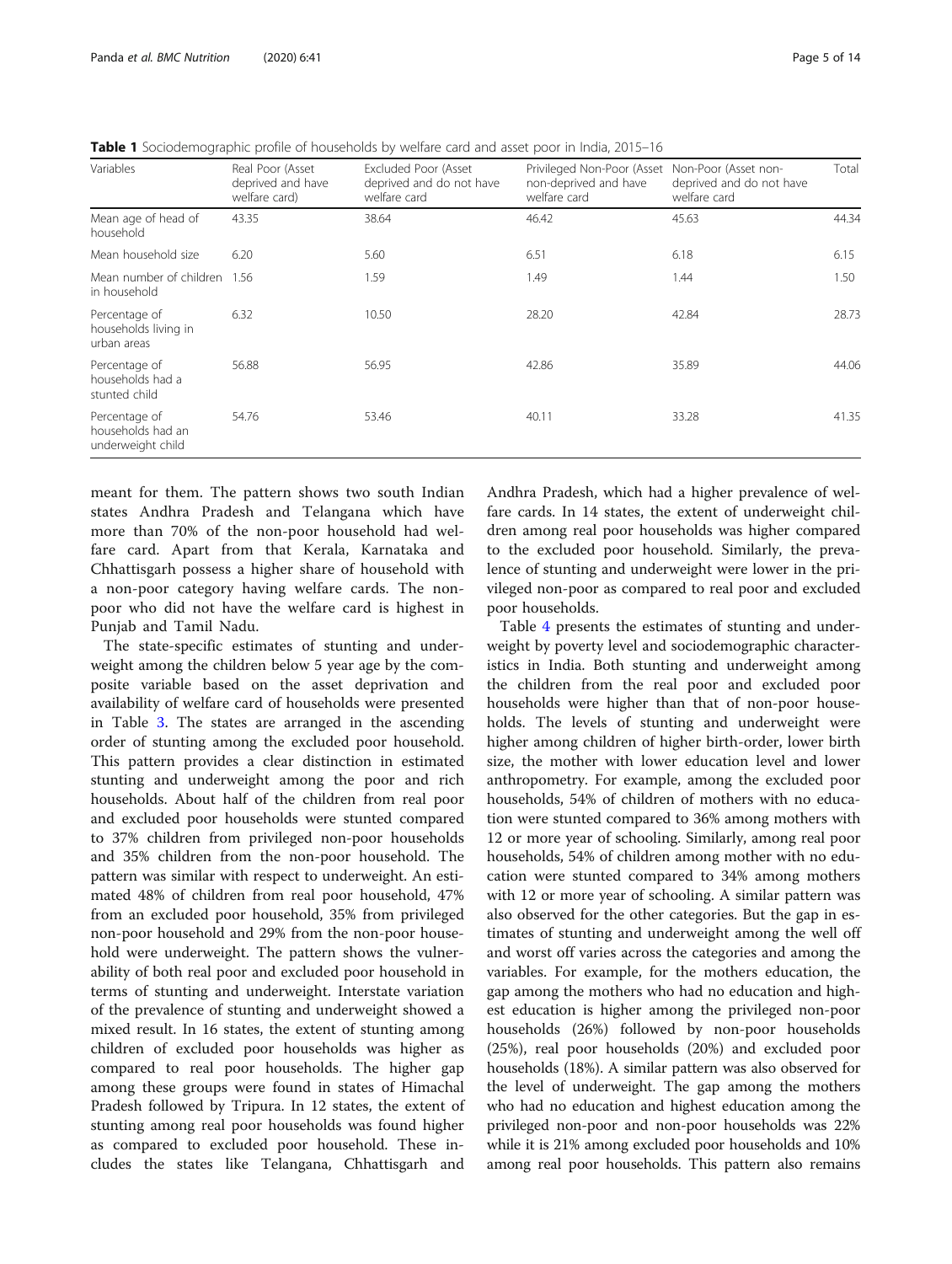<span id="page-5-0"></span>Table 2 Percent distribution of households by welfare card and asset poor in states of India, 2015–16

| States            | Real Poor (Asset<br>deprived and have<br>welfare card) | Excluded Poor (Asset<br>deprived and do not have<br>welfare card | Privileged Non-Poor (Asset<br>non-deprived and have<br>welfare card | Non-Poor (Asset non-<br>deprived and do not have<br>welfare card | Total<br>Households |
|-------------------|--------------------------------------------------------|------------------------------------------------------------------|---------------------------------------------------------------------|------------------------------------------------------------------|---------------------|
| Telangana         | 8.68                                                   | 0.90                                                             | 71.91                                                               | 18.51                                                            | 1504                |
| Andhra Pradesh    | 9.36                                                   | 1.46                                                             | 74.27                                                               | 14.91                                                            | 1901                |
| Karnataka         | 14.20                                                  | 3.66                                                             | 56.22                                                               | 25.92                                                            | 4672                |
| Kerala            | 4.22                                                   | 3.66                                                             | 26.21                                                               | 65.91                                                            | 1855                |
| Chhattisgarh      | 40.66                                                  | 5.37                                                             | 37.07                                                               | 16.90                                                            | 6016                |
| Jammu & Kashmir   | 9.57                                                   | 7.00                                                             | 28.40                                                               | 55.02                                                            | 5404                |
| Punjab            | 0.90                                                   | 7.44                                                             | 10.49                                                               | 81.16                                                            | 3667                |
| Himachal Pradesh  | 3.72                                                   | 7.45                                                             | 19.56                                                               | 69.27                                                            | 1935                |
| Uttarakhand       | 5.87                                                   | 8.16                                                             | 22.34                                                               | 63.63                                                            | 3728                |
| Nagaland          | 2.09                                                   | 8.96                                                             | 20.08                                                               | 68.88                                                            | 2721                |
| Haryana           | 3.81                                                   | 9.73                                                             | 17.88                                                               | 68.57                                                            | 4883                |
| Maharashtra       | 8.38                                                   | 12.09                                                            | 20.02                                                               | 59.52                                                            | 5882                |
| Gujarat           | 17.27                                                  | 14.66                                                            | 18.97                                                               | 49.11                                                            | 4777                |
| Bihar             | 29.61                                                  | 15.07                                                            | 27.44                                                               | 27.87                                                            | 14,612              |
| Rajasthan         | 7.77                                                   | 15.30                                                            | 13.79                                                               | 63.15                                                            | 10,367              |
| Tamil Nadu        | 3.47                                                   | 15.83                                                            | 7.85                                                                | 72.85                                                            | 5372                |
| Mizoram           | 15.44                                                  | 16.34                                                            | 11.10                                                               | 57.13                                                            | 3276                |
| West Bengal       | 15.14                                                  | 16.73                                                            | 20.04                                                               | 48.09                                                            | 3967                |
| Tripura           | 10.22                                                  | 17.55                                                            | 21.40                                                               | 50.83                                                            | 1041                |
| Madhya Pradesh    | 25.60                                                  | 19.41                                                            | 20.69                                                               | 34.30                                                            | 15,054              |
| Arunachal Pradesh | 22.72                                                  | 21.35                                                            | 22.17                                                               | 33.76                                                            | 3131                |
| Jharkhand         | 23.95                                                  | 21.58                                                            | 22.02                                                               | 32.45                                                            | 7669                |
| Odisha            | 21.53                                                  | 24.01                                                            | 17.22                                                               | 37.23                                                            | 8001                |
| Meghalaya         | 6.98                                                   | 26.18                                                            | 12.12                                                               | 54.72                                                            | 2744                |
| Assam             | 21.05                                                  | 26.77                                                            | 18.96                                                               | 33.23                                                            | 7335                |
| Uttar Pradesh     | 11.13                                                  | 27.49                                                            | 12.19                                                               | 49.18                                                            | 24,981              |
| Manipur           | 9.66                                                   | 37.29                                                            | 10.03                                                               | 43.02                                                            | 4110                |
| India             | 15.00                                                  | 16.13                                                            | 23.30                                                               | 45.57                                                            | 164,664             |

\*The estimates for states and UTs with sample size less than 1000 are not shown in the above table but included for the India estimates

consistent for all other variables such as birth order, size at birth, mothers BMI category and caste of the households.

To find the exposition of malnutrition through poverty status across the household in India and states, multivariate logistic regression method was used. Table [5](#page-9-0) presents the adjusted odds ratio (AOR) (with 95% confidence interval) of the child being stunted/underweight by type of poverty of households controlling for all other sociodemographic correlates. Our results suggest that poverty level of the household is a major determinant of stunting and underweight among the underfive children. The risk for stunting in India was highest among the children who were belonging to the excluded poor household with an adjusted odds ratio (AOR) 1.43

[95% CI: 1.39, 1.47] than that of the non-poor household. Similarly, the AOR of a child being stunted from the real poor households was found to be 1.42 [95% CI 1.38,1.46] and privileged non-poor households was found to be 1.15 [95% CI: 1.12, 1.18] as compared to non-poor households. Compared to the children from a non-poor household, the children from real poor households had an AOR of 1.46 (95% CI 1.42, 1.50), the children from excluded poor households had an AOR of 1.37 (95% CI 1.33, 1.40), the children from privileged non-poor households had an AOR of 1.15 (95% CI 1.12,1.18) to be underweight. The children from a mother who had higher education were less likely to be stunted as compared to those with mothers having no schooling (AOR = 0.47, 95% CI: 0.45,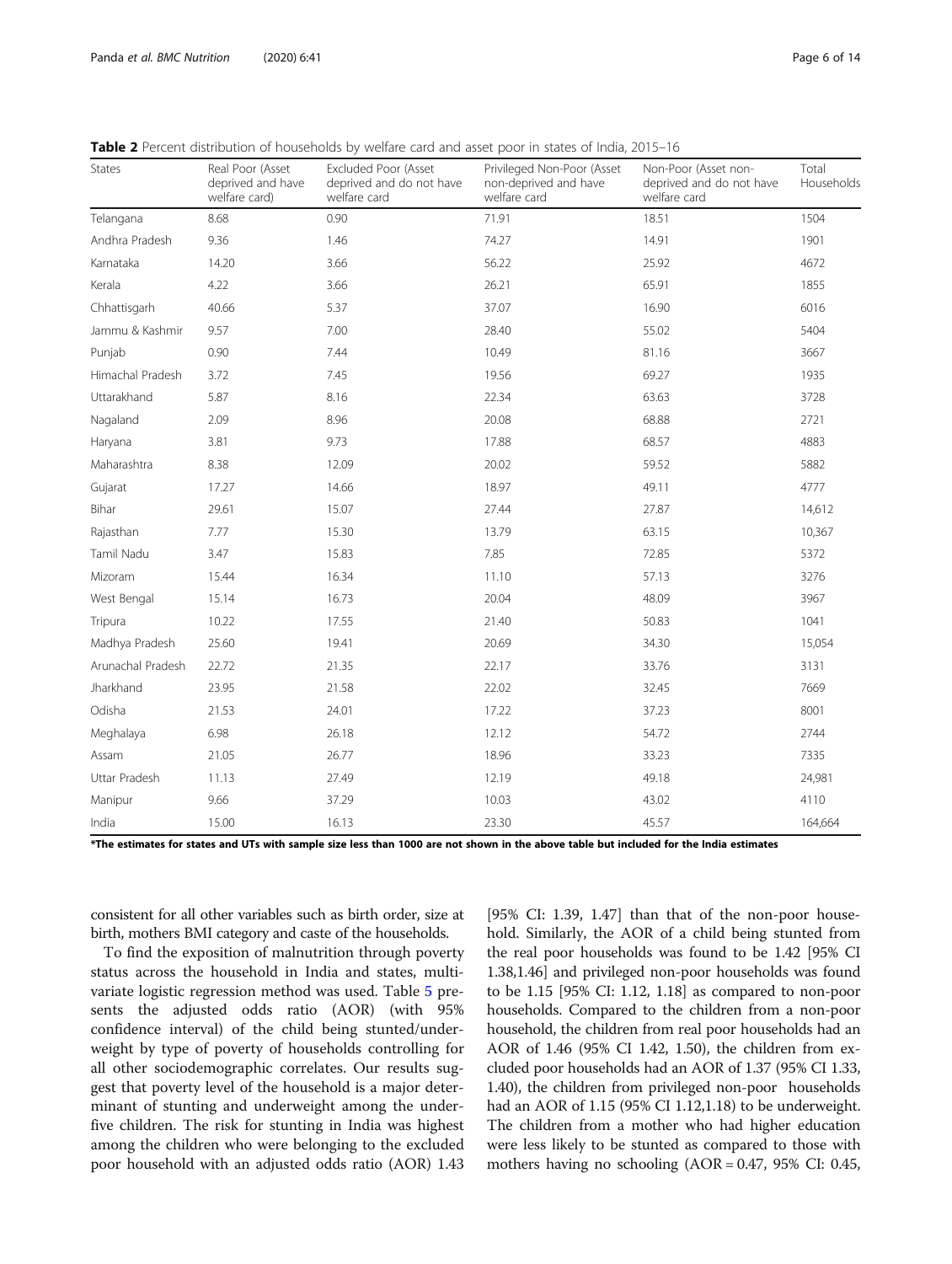<span id="page-6-0"></span>Table 3 Percentage of children stunted and underweight by welfare card and asset poverty in states of India, 2015–16

| States               |                                                                 | Percentage of children stunted                                         |                                                                              |                                                                        | Percentage of children underweight                              |                                                                               |                                                                              |                                                                        |
|----------------------|-----------------------------------------------------------------|------------------------------------------------------------------------|------------------------------------------------------------------------------|------------------------------------------------------------------------|-----------------------------------------------------------------|-------------------------------------------------------------------------------|------------------------------------------------------------------------------|------------------------------------------------------------------------|
|                      | Real Poor<br>(Asset<br>deprived<br>and have<br>welfare<br>card) | Excluded Poor<br>(Asset deprived<br>and do not<br>have welfare<br>card | Privileged Non-<br>Poor (Asset<br>non-deprived<br>and have wel-<br>fare card | Non-Poor<br>(Asset non-<br>deprived and<br>do not have<br>welfare card | Real Poor<br>(Asset<br>deprived<br>and have<br>welfare<br>card) | <b>Excluded Poor</b><br>(Asset deprived<br>and do not<br>have welfare<br>card | Privileged Non-<br>Poor (Asset<br>non-deprived<br>and have wel-<br>fare card | Non-Poor<br>(Asset non-<br>deprived and<br>do not have<br>welfare card |
| Kerala               | 24.90                                                           | 24.25                                                                  | 23.26                                                                        | 18.25                                                                  | 22.32                                                           | 25.54                                                                         | 19.84                                                                        | 14.08                                                                  |
| Telangana            | 46.34                                                           | 25.56                                                                  | 28.00                                                                        | 19.66                                                                  | 47.70                                                           | 37.22                                                                         | 28.48                                                                        | 18.65                                                                  |
| Chhattisgarh         | 43.30                                                           | 32.74                                                                  | 36.54                                                                        | 29.11                                                                  | 45.34                                                           | 41.66                                                                         | 34.36                                                                        | 28.44                                                                  |
| Andhra<br>Pradesh    | 42.36                                                           | 33.88                                                                  | 31.38                                                                        | 27.79                                                                  | 42.35                                                           | 50.65                                                                         | 31.65                                                                        | 27.99                                                                  |
| Arunachal<br>Pradesh | 34.68                                                           | 34.71                                                                  | 25.22                                                                        | 25.16                                                                  | 26.34                                                           | 27.10                                                                         | 14.64                                                                        | 13.34                                                                  |
| Sikkim               | 41.49                                                           | 34.97                                                                  | 30.44                                                                        | 24.77                                                                  | 23.46                                                           | 12.06                                                                         | 15.60                                                                        | 12.05                                                                  |
| Tamil Nadu           | 34.71                                                           | 35.46                                                                  | 30.56                                                                        | 24.85                                                                  | 35.00                                                           | 31.64                                                                         | 23.34                                                                        | 22.15                                                                  |
| Manipur              | 32.85                                                           | 35.67                                                                  | 27.43                                                                        | 22.40                                                                  | 18.10                                                           | 16.99                                                                         | 13.98                                                                        | 10.20                                                                  |
| Tripura              | 32.01                                                           | 37.99                                                                  | 19.87                                                                        | 19.33                                                                  | 29.71                                                           | 34.71                                                                         | 25.33                                                                        | 18.80                                                                  |
| Jammu and<br>Kashmir | 37.19                                                           | 39.30                                                                  | 30.04                                                                        | 23.48                                                                  | 26.15                                                           | 28.07                                                                         | 16.25                                                                        | 14.02                                                                  |
| Nagaland             | 31.02                                                           | 39.82                                                                  | 28.96                                                                        | 27.12                                                                  | 24.07                                                           | 25.01                                                                         | 16.56                                                                        | 15.73                                                                  |
| West Bengal          | 39.84                                                           | 40.04                                                                  | 33.32                                                                        | 27.97                                                                  | 39.68                                                           | 45.33                                                                         | 28.29                                                                        | 26.36                                                                  |
| Punjab               | 42.93                                                           | 40.47                                                                  | 24.37                                                                        | 24.63                                                                  | 30.11                                                           | 35.50                                                                         | 23.00                                                                        | 20.15                                                                  |
| Mizoram              | 36.94                                                           | 41.15                                                                  | 27.48                                                                        | 21.83                                                                  | 16.39                                                           | 18.85                                                                         | 13.97                                                                        | 8.31                                                                   |
| Odisha               | 44.28                                                           | 43.56                                                                  | 32.17                                                                        | 23.11                                                                  | 45.75                                                           | 43.87                                                                         | 31.30                                                                        | 23.09                                                                  |
| Uttarakhand          | 42.33                                                           | 44.01                                                                  | 35.95                                                                        | 31.28                                                                  | 36.05                                                           | 38.24                                                                         | 30.08                                                                        | 23.57                                                                  |
| Himachal<br>Pradesh  | 35.89                                                           | 45.02                                                                  | 29.11                                                                        | 23.29                                                                  | 27.68                                                           | 29.86                                                                         | 24.95                                                                        | 19.94                                                                  |
| Maharashtra          | 44.75                                                           | 45.09                                                                  | 36.89                                                                        | 29.70                                                                  | 51.32                                                           | 49.64                                                                         | 35.36                                                                        | 31.31                                                                  |
| Gujarat              | 51.23                                                           | 46.56                                                                  | 40.48                                                                        | 29.96                                                                  | 51.95                                                           | 49.09                                                                         | 40.65                                                                        | 31.31                                                                  |
| Assam                | 42.07                                                           | 46.74                                                                  | 31.37                                                                        | 26.94                                                                  | 35.19                                                           | 40.43                                                                         | 23.12                                                                        | 21.74                                                                  |
| Madhya<br>Pradesh    | 48.17                                                           | 47.94                                                                  | 39.91                                                                        | 35.29                                                                  | 50.89                                                           | 48.61                                                                         | 40.91                                                                        | 35.03                                                                  |
| Rajasthan            | 52.53                                                           | 48.58                                                                  | 38.71                                                                        | 35.59                                                                  | 55.34                                                           | 47.80                                                                         | 37.22                                                                        | 31.51                                                                  |
| Karnataka            | 48.33                                                           | 48.63                                                                  | 36.23                                                                        | 28.76                                                                  | 47.84                                                           | 47.34                                                                         | 35.05                                                                        | 27.62                                                                  |
| Haryana              | 50.38                                                           | 49.48                                                                  | 37.02                                                                        | 30.40                                                                  | 41.11                                                           | 38.57                                                                         | 33.80                                                                        | 26.68                                                                  |
| Meghalaya            | 49.51                                                           | 50.87                                                                  | 47.96                                                                        | 38.85                                                                  | 35.75                                                           | 35.20                                                                         | 29.78                                                                        | 25.22                                                                  |
| Jharkhand            | 52.84                                                           | 53.20                                                                  | 45.25                                                                        | 36.35                                                                  | 56.34                                                           | 55.24                                                                         | 46.50                                                                        | 38.72                                                                  |
| Bihar                | 57.36                                                           | 56.27                                                                  | 46.83                                                                        | 37.34                                                                  | 50.92                                                           | 52.00                                                                         | 42.35                                                                        | 34.89                                                                  |
| Uttar<br>Pradesh     | 55.40                                                           | 57.16                                                                  | 44.63                                                                        | 39.12                                                                  | 47.05                                                           | 48.63                                                                         | 37.29                                                                        | 34.08                                                                  |
| India                | 49.79                                                           | 49.65                                                                  | 37.16                                                                        | 31.51                                                                  | 47.73                                                           | 46.51                                                                         | 34.54                                                                        | 29.00                                                                  |

\*Estimates for states with sample size less than 1000 are not shown the above table but included for the India estimates

0.48). A similar finding was also observed for the underweight among the children in India. Apart from the mother's education, mothers BMI status, caste, religion and place of residence of household was also significantly determined the stunting and underweight among the children in India. Apart from these characteristics, the birth size of the children significantly contributes to stunting and underweight among the children in India. Large or average-sized babies were less likely to be stunted and underweight as compared to the children who were very small at birth (AOR = 0.60, 95% CI: 0.57,0.64). Moreover, the female child and the children from urban areas were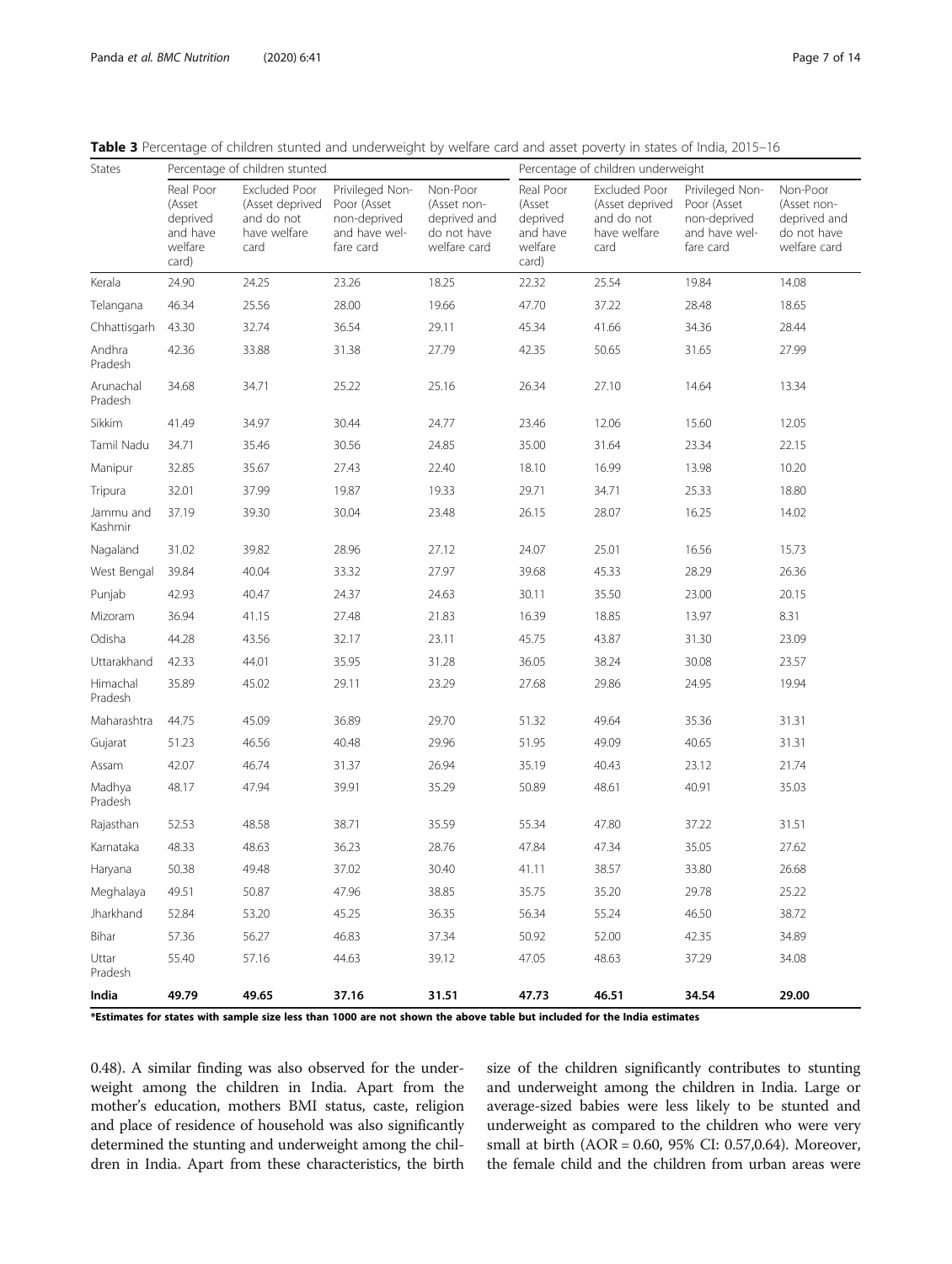<span id="page-7-0"></span>Table 4 Percentage of children stunted and underweight by type of poverty and background characteristics in India, 2015-16

| Socio<br>demographic<br>variables |                                                                 | Percentage of children stunted                                         |                                                                               |                                                                        |                                                                 | Percentage of children underweight                                     |                                                                               |                                                                        |                           |
|-----------------------------------|-----------------------------------------------------------------|------------------------------------------------------------------------|-------------------------------------------------------------------------------|------------------------------------------------------------------------|-----------------------------------------------------------------|------------------------------------------------------------------------|-------------------------------------------------------------------------------|------------------------------------------------------------------------|---------------------------|
|                                   | Real Poor<br>(Asset<br>deprived<br>and have<br>welfare<br>card) | Excluded<br>Poor (Asset<br>deprived and<br>do not have<br>welfare card | Privileged<br>Non-Poor<br>(Asset non-<br>deprived and<br>have welfare<br>card | Non-Poor<br>(Asset non-<br>deprived and<br>do not have<br>welfare card | Real Poor<br>(Asset<br>deprived<br>and have<br>welfare<br>card) | Excluded<br>Poor (Asset<br>deprived and<br>do not have<br>welfare card | Privileged<br>Non-Poor<br>(Asset non-<br>deprived and<br>have<br>welfare card | Non-Poor<br>(Asset non-<br>deprived and<br>do not have<br>welfare card | Number<br>of<br>children) |
| Age in Month                      |                                                                 |                                                                        |                                                                               |                                                                        |                                                                 |                                                                        |                                                                               |                                                                        |                           |
| < 12                              | 27.30                                                           | 27.28                                                                  | 20.03                                                                         | 18.91                                                                  | 37.67                                                           | 36.20                                                                  | 25.40                                                                         | 23.31                                                                  | 41,871                    |
| $12 - 24$                         | 53.91                                                           | 54.42                                                                  | 42.12                                                                         | 36.04                                                                  | 50.18                                                           | 47.24                                                                  | 34.24                                                                         | 27.56                                                                  | 48,967                    |
| >25                               | 55.31                                                           | 54.41                                                                  | 41.09                                                                         | 33.61                                                                  | 49.99                                                           | 49.22                                                                  | 37.71                                                                         | 31.26                                                                  | 1,34,164                  |
| <b>Birth Order</b>                |                                                                 |                                                                        |                                                                               |                                                                        |                                                                 |                                                                        |                                                                               |                                                                        |                           |
| 1                                 | 46.43                                                           | 45.80                                                                  | 33.24                                                                         | 27.75                                                                  | 45.70                                                           | 44.31                                                                  | 31.63                                                                         | 25.89                                                                  | 83,046                    |
| $2 - 3$                           | 48.95                                                           | 49.01                                                                  | 38.45                                                                         | 32.74                                                                  | 46.63                                                           | 46.09                                                                  | 35.20                                                                         | 30.03                                                                  | 1,06,012                  |
| $4+$                              | 55.32                                                           | 55.46                                                                  | 46.97                                                                         | 43.64                                                                  | 52.21                                                           | 49.94                                                                  | 43.13                                                                         | 38.93                                                                  | 35,944                    |
| Size at Birth                     |                                                                 |                                                                        |                                                                               |                                                                        |                                                                 |                                                                        |                                                                               |                                                                        |                           |
| Very small                        | 64.04                                                           | 60.24                                                                  | 50.16                                                                         | 46.39                                                                  | 64.28                                                           | 59.68                                                                  | 51.66                                                                         | 47.71                                                                  | 6178                      |
| Small                             | 56.20                                                           | 54.05                                                                  | 43.29                                                                         | 38.02                                                                  | 55.62                                                           | 53.87                                                                  | 42.93                                                                         | 37.49                                                                  | 20,046                    |
| Average and<br>above              | 48.48                                                           | 48.74                                                                  | 36.24                                                                         | 30.47                                                                  | 46.17                                                           | 45.15                                                                  | 33.29                                                                         | 27.65                                                                  | 1,98,778                  |
| Sex                               |                                                                 |                                                                        |                                                                               |                                                                        |                                                                 |                                                                        |                                                                               |                                                                        |                           |
| Female                            | 49.22                                                           | 49.16                                                                  | 35.97                                                                         | 31.05                                                                  | 47.11                                                           | 46.43                                                                  | 33.31                                                                         | 28.71                                                                  | 1,16,360                  |
| Male                              | 50.33                                                           | 50.12                                                                  | 38.28                                                                         | 31.93                                                                  | 48.33                                                           | 46.59                                                                  | 35.68                                                                         | 29.26                                                                  | 1,08,642                  |
| <b>Mother Education</b>           |                                                                 |                                                                        |                                                                               |                                                                        |                                                                 |                                                                        |                                                                               |                                                                        |                           |
| No<br>Education                   | 54.28                                                           | 54.37                                                                  | 48.30                                                                         | 45.15                                                                  | 50.91                                                           | 50.66                                                                  | 44.03                                                                         | 40.68                                                                  | 68,978                    |
| Primary                           | 47.24                                                           | 48.59                                                                  | 41.58                                                                         | 40.50                                                                  | 46.18                                                           | 45.07                                                                  | 38.46                                                                         | 35.82                                                                  | 32,835                    |
| Secondary                         | 42.15                                                           | 42.06                                                                  | 33.58                                                                         | 29.60                                                                  | 42.04                                                           | 40.44                                                                  | 31.49                                                                         | 27.97                                                                  | 1,02,191                  |
| Higher                            | 34.01                                                           | 36.62                                                                  | 22.69                                                                         | 20.08                                                                  | 40.26                                                           | 29.60                                                                  | 21.85                                                                         | 17.92                                                                  | 20,998                    |
| <b>Place of Residence</b>         |                                                                 |                                                                        |                                                                               |                                                                        |                                                                 |                                                                        |                                                                               |                                                                        |                           |
| Urban                             | 47.56                                                           | 46.12                                                                  | 33.10                                                                         | 28.33                                                                  | 42.00                                                           | 44.79                                                                  | 31.56                                                                         | 26.73                                                                  | 53,483                    |
| Rural                             | 49.93                                                           | 50.08                                                                  | 38.72                                                                         | 33.78                                                                  | 48.12                                                           | 46.72                                                                  | 35.68                                                                         | 30.61                                                                  | 1,71,519                  |
| Caste                             |                                                                 |                                                                        |                                                                               |                                                                        |                                                                 |                                                                        |                                                                               |                                                                        |                           |
| Scheduled<br>Caste                | 51.94                                                           | 50.96                                                                  | 40.08                                                                         | 35.65                                                                  | 48.68                                                           | 47.21                                                                  | 36.95                                                                         | 31.89                                                                  | 42,540                    |
| Scheduled<br>Tribe                | 48.79                                                           | 48.72                                                                  | 39.88                                                                         | 35.32                                                                  | 51.44                                                           | 50.14                                                                  | 38.60                                                                         | 35.94                                                                  | 44,440                    |
| OBC                               | 50.42                                                           | 50.22                                                                  | 37.89                                                                         | 32.70                                                                  | 46.77                                                           | 45.80                                                                  | 35.40                                                                         | 29.99                                                                  | 88,803                    |
| Others                            | 45.87                                                           | 47.12                                                                  | 31.57                                                                         | 26.47                                                                  | 41.79                                                           | 44.58                                                                  | 29.04                                                                         | 24.90                                                                  | 39,399                    |
| Religion                          |                                                                 |                                                                        |                                                                               |                                                                        |                                                                 |                                                                        |                                                                               |                                                                        |                           |
| Hindu                             | 50.11                                                           | 49.48                                                                  | 37.22                                                                         | 31.04                                                                  | 48.62                                                           | 46.83                                                                  | 34.91                                                                         | 28.98                                                                  | 1,63,089                  |
| Muslim                            | 49.15                                                           | 51.70                                                                  | 37.82                                                                         | 35.28                                                                  | 43.28                                                           | 45.89                                                                  | 33.22                                                                         | 30.90                                                                  | 35,241                    |
| Others                            | 42.92                                                           | 45.08                                                                  | 33.19                                                                         | 26.36                                                                  | 40.58                                                           | 42.74                                                                  | 32.84                                                                         | 23.68                                                                  | 26,672                    |
| BMI                               |                                                                 |                                                                        |                                                                               |                                                                        |                                                                 |                                                                        |                                                                               |                                                                        |                           |
| Underweight 52.96                 |                                                                 | 54.16                                                                  | 43.29                                                                         | 38.30                                                                  | 56.21                                                           | 56.14                                                                  | 44.36                                                                         | 40.40                                                                  | 53,286                    |
| Normal                            | 48.49                                                           | 48.04                                                                  | 36.67                                                                         | 32.13                                                                  | 43.99                                                           | 42.58                                                                  | 33.17                                                                         | 28.99                                                                  | 1,39,618                  |
| Overweight                        | 41.59                                                           | 41.77                                                                  | 29.24                                                                         | 24.00                                                                  | 31.71                                                           | 33.64                                                                  | 24.13                                                                         | 19.30                                                                  | 31,530                    |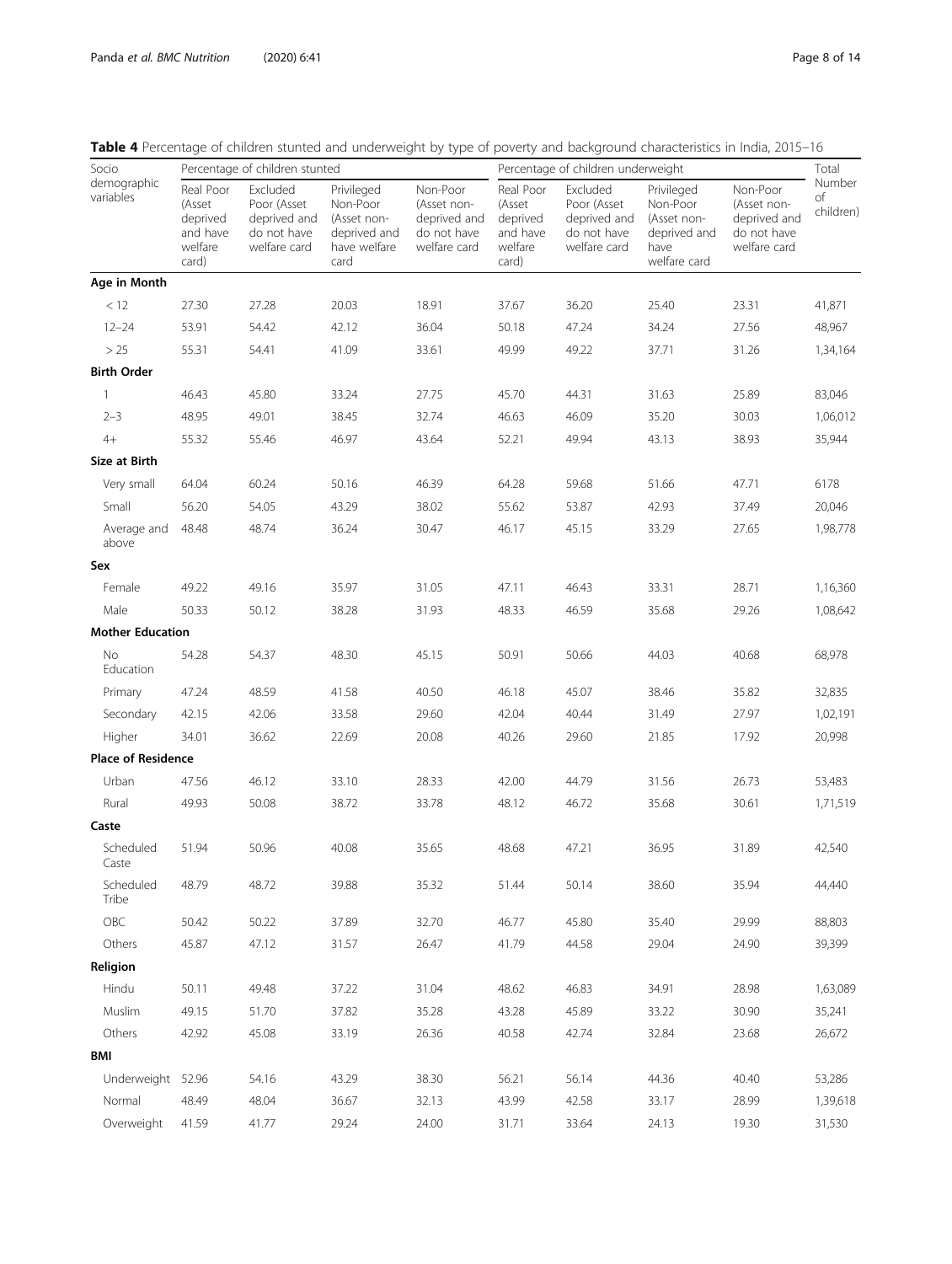| Socio<br>demographic<br>variables |                                                                 | Percentage of children stunted                                         |                                                                               |                                                                        | Percentage of children underweight                              |                                                                        |                                                                               |                                                                        | Total                     |
|-----------------------------------|-----------------------------------------------------------------|------------------------------------------------------------------------|-------------------------------------------------------------------------------|------------------------------------------------------------------------|-----------------------------------------------------------------|------------------------------------------------------------------------|-------------------------------------------------------------------------------|------------------------------------------------------------------------|---------------------------|
|                                   | Real Poor<br>(Asset<br>deprived<br>and have<br>welfare<br>card) | Excluded<br>Poor (Asset<br>deprived and<br>do not have<br>welfare card | Privileged<br>Non-Poor<br>(Asset non-<br>deprived and<br>have welfare<br>card | Non-Poor<br>(Asset non-<br>deprived and<br>do not have<br>welfare card | Real Poor<br>(Asset<br>deprived<br>and have<br>welfare<br>card) | Excluded<br>Poor (Asset<br>deprived and<br>do not have<br>welfare card | Privileged<br>Non-Poor<br>(Asset non-<br>deprived and<br>have<br>welfare card | Non-Poor<br>(Asset non-<br>deprived and<br>do not have<br>welfare card | Number<br>of<br>children) |
| Number of children in Household   |                                                                 |                                                                        |                                                                               |                                                                        |                                                                 |                                                                        |                                                                               |                                                                        |                           |
|                                   | 47.82                                                           | 47.82                                                                  | 34.46                                                                         | 28.73                                                                  | 47.46                                                           | 45.80                                                                  | 33.06                                                                         | 26.99                                                                  | 113,566                   |
|                                   | 51.70                                                           | 51.31                                                                  | 38.90                                                                         | 34.37                                                                  | 48.06                                                           | 47.19                                                                  | 35.27                                                                         | 31.27                                                                  | 86,872                    |
| 3 or more                         | 50.81                                                           | 50.88                                                                  | 42.61                                                                         | 36.55                                                                  | 47.69                                                           | 46.84                                                                  | 38.15                                                                         | 31.94                                                                  | 24,564                    |

Table 4 Percentage of children stunted and underweight by type of poverty and background characteristics in India, 2015–16 (Continued)

also less likely to be stunted and underweight as compared to their respective counterpart. Table [6](#page-10-0) presents the AOR (with 95% confidence interval) of the child being stunted/underweight by type of poverty of households controlling for all other sociodemographic correlates among the states of India. These results are robust with the pattern obtained at the national level. The results clearly indicate that there is a higher likelihood of stunting as well as underweight across the real poor and excluded poor households than that of the non-poor households.

#### Discussion

Poverty eradication and reduction of malnutrition have been the central feature of public policy in India since independence. The national, state and local government designed several welfare programmes to reduce the extent of poverty and malnutrition [\(http://pib.nic.in/news](http://pib.nic.in/newsite/PrintRelease.aspx?-relid=113725)[ite/PrintRelease.aspx?-relid=113725\)](http://pib.nic.in/newsite/PrintRelease.aspx?-relid=113725). While there has been a secular decline in money metric poverty (from 45% in 1993 to 22% in 2011–12), the reduction of malnutrition remained slow and insignificant [[22,](#page-12-0) [47](#page-13-0), [49](#page-13-0)]. Child malnutrition is continued to be a major public health challenge, affecting around two-fifths of the children in India. The level of stunting among children under 5 year of age had declined from 48% in 2005–06 to 38% in 2015–16, and that of underweight children had declined from 46% in 2005–06 to 34% in 2015–16 [[47\]](#page-13-0). The Government of India implemented various welfare policies which have direct and indirect bearing on the reduction of malnutrition [\[19](#page-12-0), [20,](#page-12-0) [38,](#page-13-0) [50](#page-13-0)–[52](#page-13-0)]. As a programme for reduction of poverty, hunger and food insecurity, the central government issues welfare card to poor households to avail subsidised food through the Public Distribution System (PDS) and other benefit ranging from health insurance, free/subsidised housing and sanitation, cooking fuel, old age pension, electricity and direct cash transfer etc. But some of the disadvantaged/

poor households did not get the benefit of this safety net programme, which have a direct and indirect impact on food security. In this context, this is the first-ever study that attempts to link the poverty, welfare card and malnutrition in India. The salient findings of the study are as follows.

First, we found large variation in asset deprivation and possession of welfare card in states of India. At the national level, two-fifths of the household have the welfare card while around one-third of the household is asset deprived. Among the households who had at least one children under 5 year age, 15% were asset deprived and had a welfare card, 16% were asset deprived and did not have a welfare card, 23% were asset non-deprived and had a welfare card and 46% were not asset deprived and did not have a welfare card. The state variation in the distribution of asset deprivation and welfare card is large. Though economically poor states of Uttar Pradesh, Bihar, Chhattisgarh, Madhya Pradesh and Jharkhand had a higher proportion of asset deprived and had welfare card, the exclusion of welfare card among asset poor was also large in these states. For example, in states of Uttar Pradesh, around 27% of households were asset deprived and did not have the welfare card while it was 15% in Bihar and 21% in Jharkhand. In a similar line, the states Andhra Pradesh, Telangana and Karnataka, the largest share of the non-poor household had welfare card. This pattern possesses the inference that there are irregularities in the distribution of welfare card across the households. This indicates that the welfare schemes meant for the poor and needy people are not reaching to them.

Second, descriptive analyses suggest the pattern of stunting and underweight by a composite variable of asset deprivation and provision of welfare card is mixed. At the national level, half of the children from real poor and excluded poor households, while 37% of children from privileged non-poor households and 32% of children from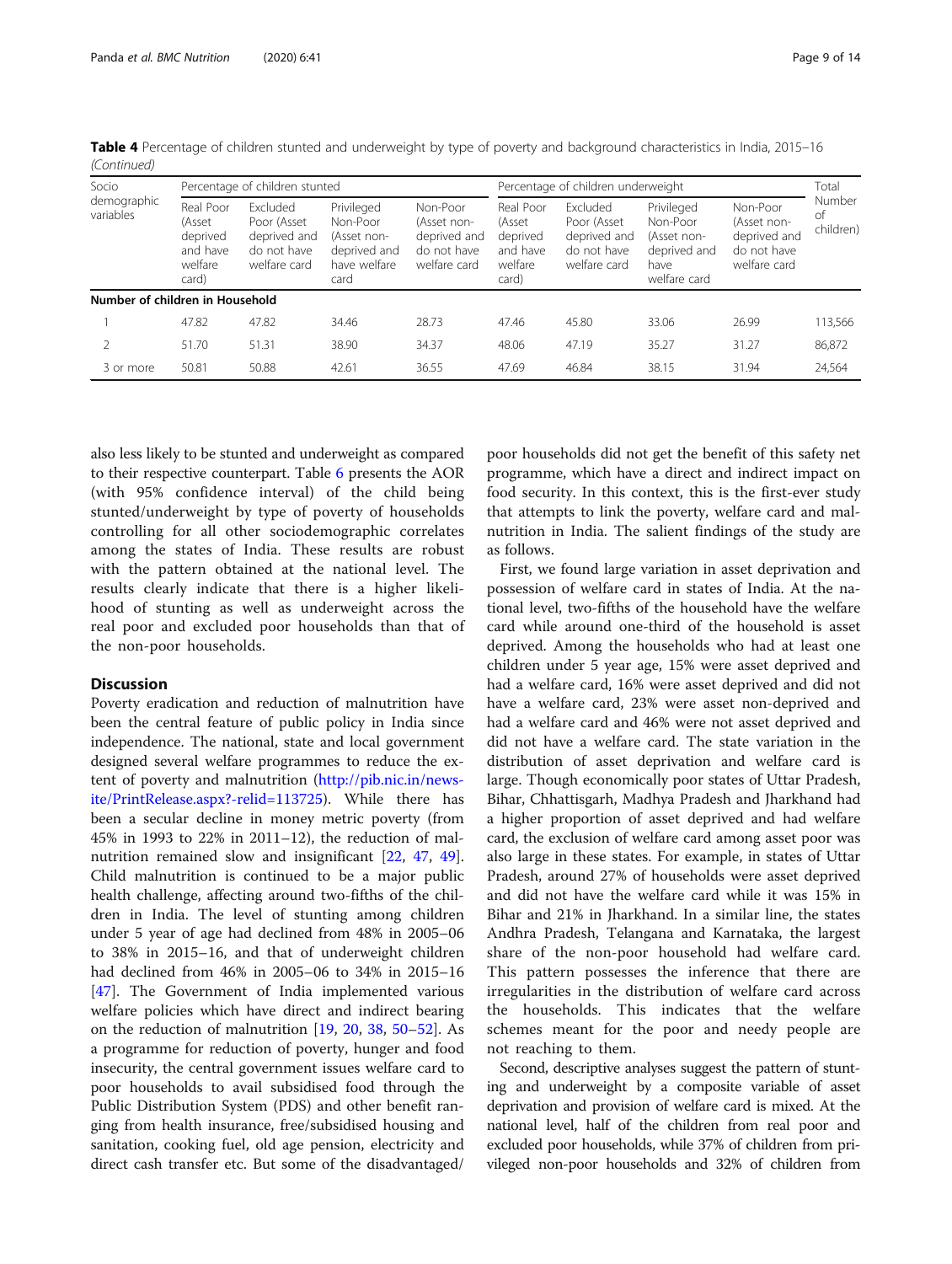<span id="page-9-0"></span>Table 5 Odds ratio and 95% CI of socio-demographic correlates of stunting and underweight among underfive children in India 2015–16

| Sociodemographic background characteristics | Stunting               | Underweight           |
|---------------------------------------------|------------------------|-----------------------|
| <b>Classified Poor</b>                      |                        |                       |
| Non Poor®                                   |                        |                       |
| Real Poor                                   | 1.42***(1.38,1.46)     | $1.46***(1.42,1.50)$  |
| <b>Excluded Poor</b>                        | $1.43***$ (1.39,1.47)  | $1.37***$ (1.33,1.4)  |
| Privileged Non-Poor                         | $1.15***(1.12,1.18)$   | $1.15***(1.12,1.18)$  |
| Age of the child (in months)                |                        |                       |
| $<12®$                                      |                        |                       |
| $12 - 25$                                   | $2.73***$ (2.65, 2.81) | $1.40***(1.36,1.45)$  |
| >25                                         | 2.66***(2.59,2.73)     | $1.64***(1.60,1.69)$  |
| Sex of the child                            |                        |                       |
| Male®                                       |                        |                       |
| Female                                      | $0.91***$ (0.89, 0.92) | $0.93***$ (0.92,0.95) |
| <b>Birth Order</b>                          |                        |                       |
| $1^{\circ}$                                 |                        |                       |
| $2 - 3$                                     | $1.10***$ (1.08,1.12)  | $1.10***$ (1.08,1.13) |
| $4+$                                        | $1.31***(1.27,1.35)$   | $1.23***(1.19,1.26)$  |
| Size at Birth                               |                        |                       |
| Average and above®                          |                        |                       |
| Small                                       | $0.78***$ (0.74, 0.83) | $0.75***(0.71,0.80)$  |
| Very small                                  | $0.60***(0.57,0.64)$   | $0.52***(0.49,0.55)$  |
| <b>Mother's Education</b>                   |                        |                       |
| No Education®                               |                        |                       |
| Primary                                     | $0.88***$ (0.85,0.90)  | $0.86***(0.84,0.89)$  |
| Secondary                                   | $0.68***(0.66,0.70)$   | $0.69***(0.67,0.70)$  |
| Higher                                      | $0.47***$ (0.45, 0.48) | $0.47***(0.45,0.49)$  |
| <b>Place of Residence</b>                   |                        |                       |
| Urban®                                      |                        |                       |
| Rural                                       | $1.08***$ (1.06,1.11)  | 0.99 (0.97,1.02)      |
| Caste                                       |                        |                       |
| Scheduled Caste®                            |                        |                       |
| Scheduled Tribe                             | $0.87***$ (0.85,0.90)  | $0.95***$ (0.92,0.98) |
| OBC                                         | $0.90***$ (0.88,0.92)  | $0.93***$ (0.91,0.95) |
| Other                                       | $0.72***$ (0.70,0.74)  | $0.73***(0.71,0.76)$  |
| Religion                                    |                        |                       |
| Hindu <sup>®</sup>                          |                        |                       |
| Muslim                                      | $1.11***$ (1.08,1.14)  | 0.98 (0.95,1.01)      |
| Other                                       | $0.82***(0.79,0.85)$   | $0.54***(0.52,0.56)$  |
| <b>BMI of Mother</b>                        |                        |                       |
| Underweight®                                |                        |                       |
| Normal                                      | $0.79***$ (0.78,0.81)  | $0.60***(0.59,0.61)$  |
| Overweight                                  | $0.59***(0.57,0.61)$   | $0.38***(0.37,0.39)$  |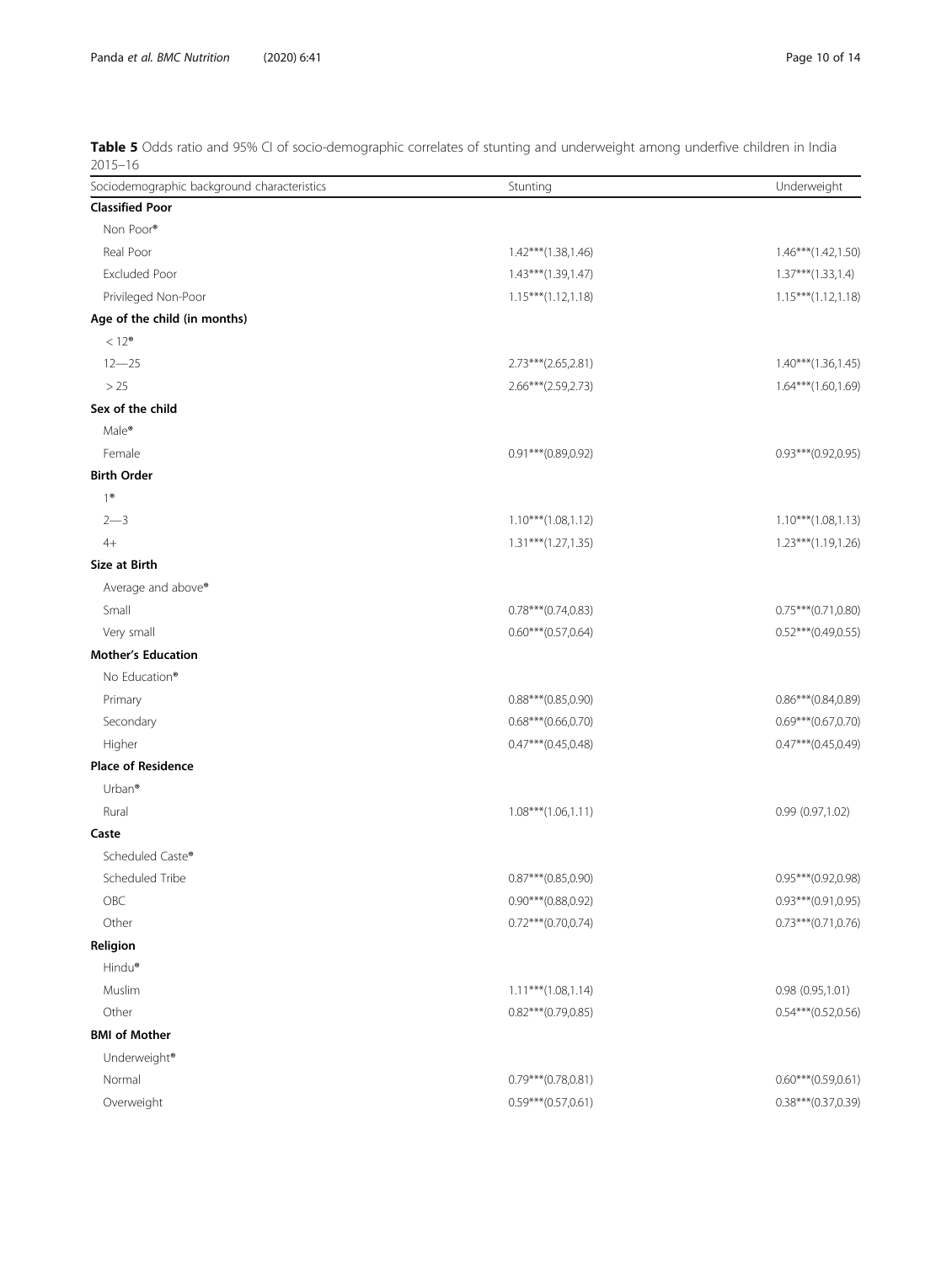<span id="page-10-0"></span>Table 5 Odds ratio and 95% CI of socio-demographic correlates of stunting and underweight among underfive children in India 2015–16 (Continued)

| Sociodemographic background characteristics | Stunting             | Underweight           |
|---------------------------------------------|----------------------|-----------------------|
| Number of children in Household             |                      |                       |
| 100                                         |                      |                       |
|                                             | $1.15***(1.13,1.18)$ | $1.05***(1.03,1.07)$  |
| 3 or more                                   | $1.23***(1.20,1.27)$ | $1.05***$ (1.02,1.09) |
| <sup>®</sup> Reference category.            |                      |                       |

\*\*\* p < 0.01, \*\* p < 0.05, \*p < 0.10

Table 6 Odds ratios and 95% confidence interval of type of poverty on stunting and underweight among children in states of India, 2015–16

| States/Union      | Stunting                 |                         |                         | Underweight              |                         |                         |
|-------------------|--------------------------|-------------------------|-------------------------|--------------------------|-------------------------|-------------------------|
| Territory         | Real Poor                | <b>Excluded Poor</b>    | Privileged Non-Poor     | Real Poor                | <b>Excluded Poor</b>    | Privileged Non-Poor     |
| Andhra Pradesh    | 1.16 (0.79,1.71)         | 0.85(0.42, 1.72)        | 1.00(0.76, 1.31)        | 1.12(0.77, 1.64)         | 1.44 (0.73,2.82)        | 0.98(0.75, 1.28)        |
| Arunachal Pradesh | 1.14(0.92, 1.41)         | $1.21*$ (0.96,1.52)     | 0.98 (0.80,1.22)        | 1.83*** (1.40,2.39)      | $1.94***$ $(1.47,2.56)$ | 1.23(0.94, 1.61)        |
| Assam             | $1.36***$ $(1.16, 1.59)$ | $1.51***$ (1.29,1.76)   | 1.08 (0.92,1.26)        | 1.11(0.93, 1.33)         | $1.39***$ $(1.18,1.64)$ | 0.92(0.77,1.09)         |
| Bihar             | $1.63***(1.50,1.77)$     | $1.61***(1.46,1.77)$    | $1.26***(1.17,1.36)$    | $1.35***(1.24,1.46)$     | $1.43***(1.30,1.57)$    | $1.17***$ (1.09,1.26)   |
| Chhattisgarh      | $1.33***$ $(1.12,1.57)$  | $0.86$ $(0.67, 1.10)$   | $1.22***$ $(1.05,1.42)$ | $1.33***$ $(1.12,1.58)$  | 1.05 (0.82,1.34)        | 1.11(0.95, 1.30)        |
| Gujarat           | $1.78***$ $(1.51,2.12)$  | 1.50*** (1.26,1.79)     | $1.42***$ $(1.22,1.66)$ | $1.64***$ $(1.39,1.94)$  | $1.55***$ $(1.3,1.84)$  | $1.32***$ $(1.13,1.53)$ |
| Haryana           | $1.30**$ (1,1.69)        | $1.47***$ $(1.21,1.78)$ | $1.19***$ $(1.03,1.37)$ | 1.09(0.84, 1.41)         | $1.21*$ (1.00,1.47)     | 1.11 (0.96,1.28)        |
| Himachal Pradesh  | 1.44 (0.95,2.18)         | 1.92*** (1.39,2.65)     | 1.21(0.95, 1.54)        | $1.47*$ (0.95,2.28)      | 1.17(0.82, 1.67)        | $1.31***$ $(1.02,1.69)$ |
| Jammu & Kashmir   | $1.39***$ $(1.13,1.72)$  | $1.44***(1.16,1.80)$    | $1.19***$ $(1.01,1.41)$ | $1.41***(1.12,1.78)$     | $1.46***(1.14,1.87)$    | 1.07 (0.88,1.31)        |
| Jharkhand         | $1.34***(1.18,1.53)$     | $1.36***$ $(1.19,1.54)$ | $1.23***$ (1.09,1.38)   | $1.39***$ $(1.22, 1.58)$ | $1.36***$ $(1.20,1.54)$ | $1.20***$ (1.07,1.35)   |
| Karnataka         | $1.48***(1.21,1.80)$     | $1.55***(1.13,2.12)$    | 1.10 (0.94,1.28)        | $1.36***(1.11,1.66)$     | $1.72***$ (1.26,2.36)   | 1.04 (0.89,1.21)        |
| Kerala            | 1.48 (0.90,2.41)         | $1.57*(0.95,2.58)$      | 1.28 (0.99,1.66)        | 1.49 (0.90,2.47)         | 1.54 (0.92,2.58)        | 1.30 (0.99,1.70)        |
| Madhya Pradesh    | $1.33***(1.21,1.45)$     | $1.34***(1.22,1.47)$    | $1.12***$ $(1.03,1.21)$ | $1.37***$ (1.25,1.50)    | $1.32***(1.20,1.44)$    | $1.07*(0.99,1.17)$      |
| Maharashtra       | $1.20***$ $(1.01,1.42)$  | $1.23***$ (1.05,1.44)   | $1.16***$ (1.02,1.31)   | $1.47***(1.24,1.74)$     | $1.36***(1.17,1.59)$    | $1.16***$ (1.03,1.32)   |
| Manipur           | $1.57***$ (1.25,1.98)    | $1.45***$ $(1.23,1.71)$ | $1.25*$ (0.97,1.60)     | $1.74***$ $(1.31,2.32)$  | $1.33***$ (1.07,1.65)   | 1.20(0.87,1.66)         |
| Meghalaya         | $1.67***$ (1.25,2.23)    | $1.47***(1.23,1.76)$    | $1.45***(1.16,1.81)$    | 1.79***(1.34,2.39)       | $1.39***(1.15,1.67)$    | 1.26 (0.99,1.59)        |
| Mizoram           | $1.58***$ (1.28,1.96)    | $1.44***$ $(1.17,1.79)$ | 1.18 (0.94,1.48)        | $1.56***$ (1.18,2.07)    | $1.54***$ (1.17,2.03)   | $1.31*$ (0.97,1.77)     |
| Nagaland          | 0.94(0.57,1.53)          | 1.16 (0.90,1.49)        | 1.02(0.85, 1.23)        | 1.25(0.73, 2.16)         | 1.18 (0.88,1.58)        | 1.03 (0.82,1.28)        |
| Delhi             | 1.61 (0.84,3.09)         | 1.49*(0.97,2.29)        | 1.20(0.82, 1.76)        | 0.84(0.43, 1.67)         | 1.17(0.75, 1.82)        | 0.89(0.59, 1.35)        |
| Odisha            | $1.63***(1.42,1.87)$     | $1.68***(1.47,1.92)$    | $1.32***$ (1.15,1.51)   | $1.58***$ (1.38,1.82)    | $1.51***$ $(1.32,1.73)$ | $1.19***$ (1.04, 1.36)  |
| Punjab            | 1.37(0.8, 2.34)          | 1.20 (0.93,1.54)        | 0.92(0.74,1.14)         | 1.26 (0.72,2.22)         | $1.25*(0.96, 1.61)$     | 1.04(0.83, 1.30)        |
| Rajasthan         | $1.32***(1.15,1.52)$     | $1.24***(1.12,1.37)$    | 1.01(0.91, 1.12)        | $1.54***(1.35,1.77)$     | $1.35***(1.22,1.50)$    | 1.07(0.97,1.18)         |
| Sikkim            | 1.35 (0.82,2.22)         | 1.04(0.64, 1.69)        | 1.21 (0.79,1.85)        | $2.03***$ (1.12,3.69)    | 0.93(0.49,1.77)         | 1.39 (0.8,2.40)         |
| Tamil Nadu        | 1.24 (0.94,1.64)         | $1.35***$ (1.16,1.56)   | $1.24***$ $(1.01,1.52)$ | $1.36***$ $(1.03,1.80)$  | $1.30***(1.12,1.51)$    | 0.98(0.79, 1.22)        |
| Tripura           | 1.52(0.9, 2.55)          | 1.89***(1.20,2.97)      | 1.01(0.64, 1.58)        | 1.35(0.81, 2.27)         | 1.50(0.95, 2.36)        | 1.20 (0.78,1.83)        |
| Uttar Pradesh     | $1.37***$ (1.26,1.48)    | $1.45***(1.36,1.54)$    | $1.14***(1.06,1.22)$    | $1.21***(1.12,1.31)$     | $1.30***$ (1.22,1.37)   | 1.06(0.98,1.13)         |
| Uttarakhand       | 1.08 (0.85,1.36)         | $1.32***$ (1.06,1.64)   | 1.06 (0.91,1.24)        | $1.4***$ (1.10,1.78)     | $1.38***(1.10,1.73)$    | $1.21***$ $(1.03,1.42)$ |
| West Bengal       | $1.26***$ $(1.02,1.55)$  | $1.29***$ $(1.05,1.59)$ | $1.19*(0.99, 1.44)$     | $1.26***$ $(1.02,1.55)$  | $1.54***(1.25,1.89)$    | 1.00 (0.83,1.22)        |
| Telangana         | $1.68***$ (1.09,2.61)    | 0.87(0.31, 2.46)        | 1.16 (0.85,1.58)        | $1.72**$ (1.12,2.65)     | 1.83 (0.71,4.68)        | 1.28 (0.94,1.74)        |

\*Estimates are controlled for Age, sex, birth order, size at birth of the child, mothers education and BMI of the mother, number of children, place of residence, caste and religion of the household

\*\*\* p < 0.01, \*\* p < .05, \* p< 0.10

Non-poor children is the Reference category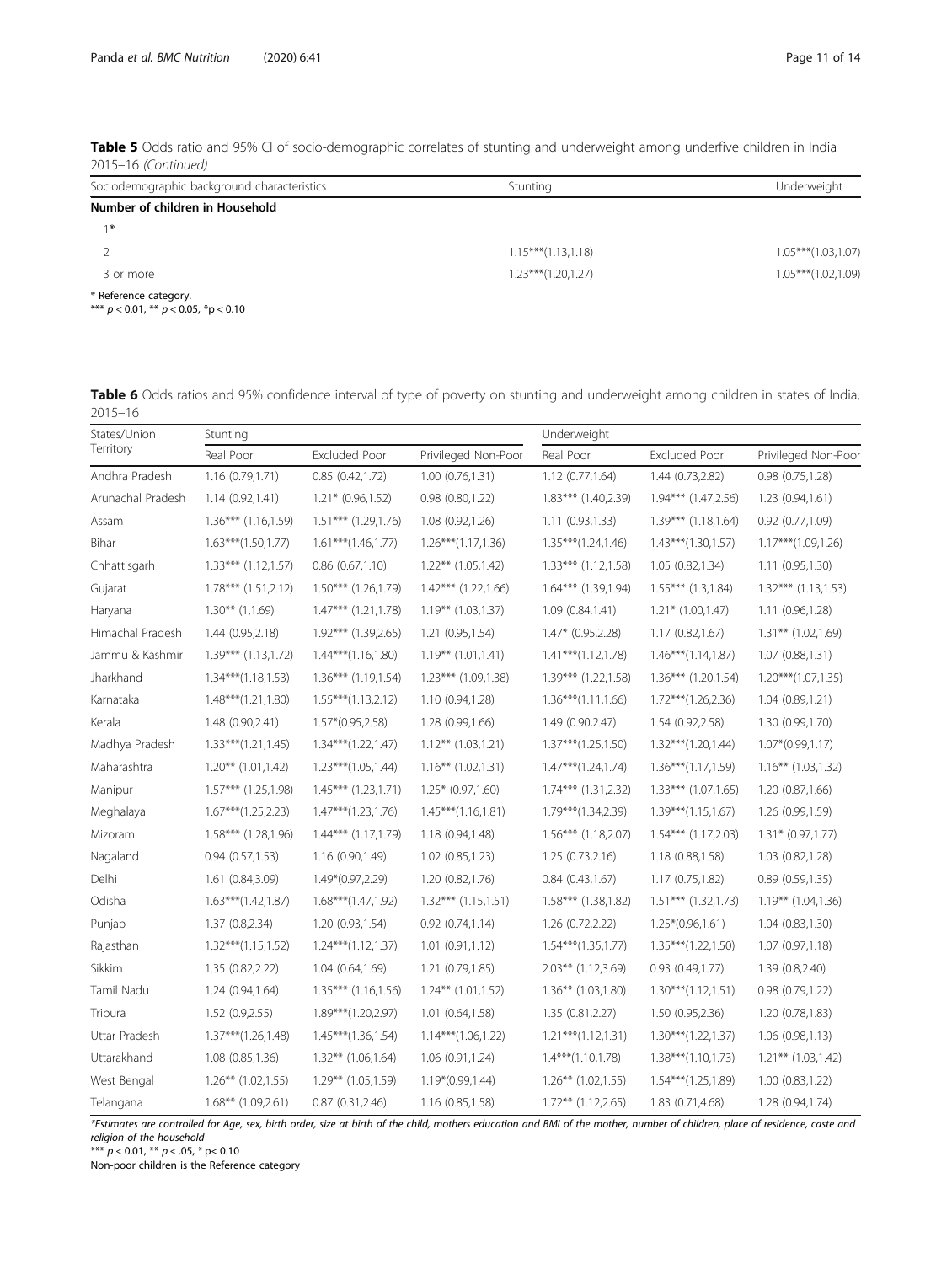non-poor households are stunted. Similarly, 48% children from real poor households, 47% from excluded poor households, 35% of children from privileged non-poor households and 29% of children from nonpoor households were underweight. The state variation of stunting and underweight were striking. The estimates of stunting found higher in real poor households in 13 states of India while it was higher in excluded poor households in another 16 states. A similar pattern was also observed for the level of underweight among the children. Mostly in North-Eastern states such as Manipur, Meghalaya, Tripura etc. the excluded poor households had a higher share of stunting as well underweight. This pattern was also perceived in some high focussed states such as Assam, Uttar Pradesh and Uttarakhand.

Third, the effect of the composite variable of asset deprivation on stunting and underweight are strong. Adjusting for the other covariates, the children from the excluded poor households were 43% more likely to be stunted in India. In comparison, it was 41% in real poor households and 15% in the privileged nonpoor household as compared to the children from non-poor households. Similarly, children from the excluded poor households were 37% higher likelihood to be underweight, while it was 46% in real poor households and 15% in the privileged non-poor household. The pattern was mixed across the states of India (Table [6](#page-10-0)). Among the states, Uttar Pradesh, Bihar, Jharkhand and Madhya Pradesh had a significantly higher likely of stunted children in excluded poor households. This pattern also confirmed that higher likely of the children underweight among the real poor households in most of the states.

Fourth, apart from the poverty and welfare card, this study also evident other socioeconomic factors greatly influence nutrition among children in India. Among the other factors, maternal education, anthropometry, caste, religion and place of residence of households have significantly correlated with stunting as well as underweight among the children in India. The observed differential in undernutrition widens the gap in disparity among the poor and rich. The gap in income, education and living standard affects the food security of the households which is main reason behind the increase in the malnutrition in India and other developing countries. Moreover, the children from the higher birth order and lower birth size have significantly associated with the stunting and undernutrition among children in India. These reasons are multifaceted and intertwining affects the undernutrition status of the children in India. There is some explanation given based on the above finding. The unavailability of the welfare card among the poor and availability of welfare card among the richer households are explained as the misuse of welfare card [[44](#page-13-0)–[46\]](#page-13-0). The non-availability of the welfare card makes the household more vulnerable in terms of food grain, employment, and social welfare scheme and health accessibility, which have a combined impact on child malnutrition. Moreover, the availability of welfare cards in the non-poor household makes them privileged non-poor in gaining these facilities. The possibility of poor nutritional outcome among households deprived in asset and having a welfare card are two folds. First, though the PDS focus on making provision ration, the quality of ration is poor. Several studies have raised concern on the quality of food grain under the Public Distribution System (PDS) [\[53](#page-13-0)]. A Second plausible explanation is a higher chance of selecting the real poor by two independent approaches. While the asset deprivation is taken by an independent survey which is based on the holding of assets in a household, the BPL is distributed to the poorest based on predefined criterion. What we observed, the real poor and non-poor are two true groups that are correctly defined. However, a section of asset poor and not having a welfare card are another concern. The poverty level among these households is not different from those who are real poor. The lack of access to basic services, illiteracy and exclusion from the welfare scheme in these households are all multi-faceted manifestations of stunting and underweight among the children. Though the Government of India introduced the national food security bill which guaranty food availability for the needy people, it has not adequately addressed these households due to the exclusion of welfare card.

This study has the following policy implication. First, the government should take a strong step in improving nutritious food under the PDS. Provisioning of good quality nutrients under PDS and widening baskets of food grain under PDS may be help reduce malnutrition. Second, households who are poor and excluded from the welfare card should be given priority and included under the welfare schemes. This will help to get universal access to food and improved nutrition and achieving the central goals of development processes aiming reduction of poverty and inequality.

We outline following the limitations of this study. First, we believe that those household have a welfare card do use the card to avail benefits from welfare schemes. Second, we also assume that the relative ranking in wealth index and consumption expenditure used to estimate poverty are similar. Third, the time period of poverty estimates is based on 2011–12, while the welfare card information was taken in 2015–16.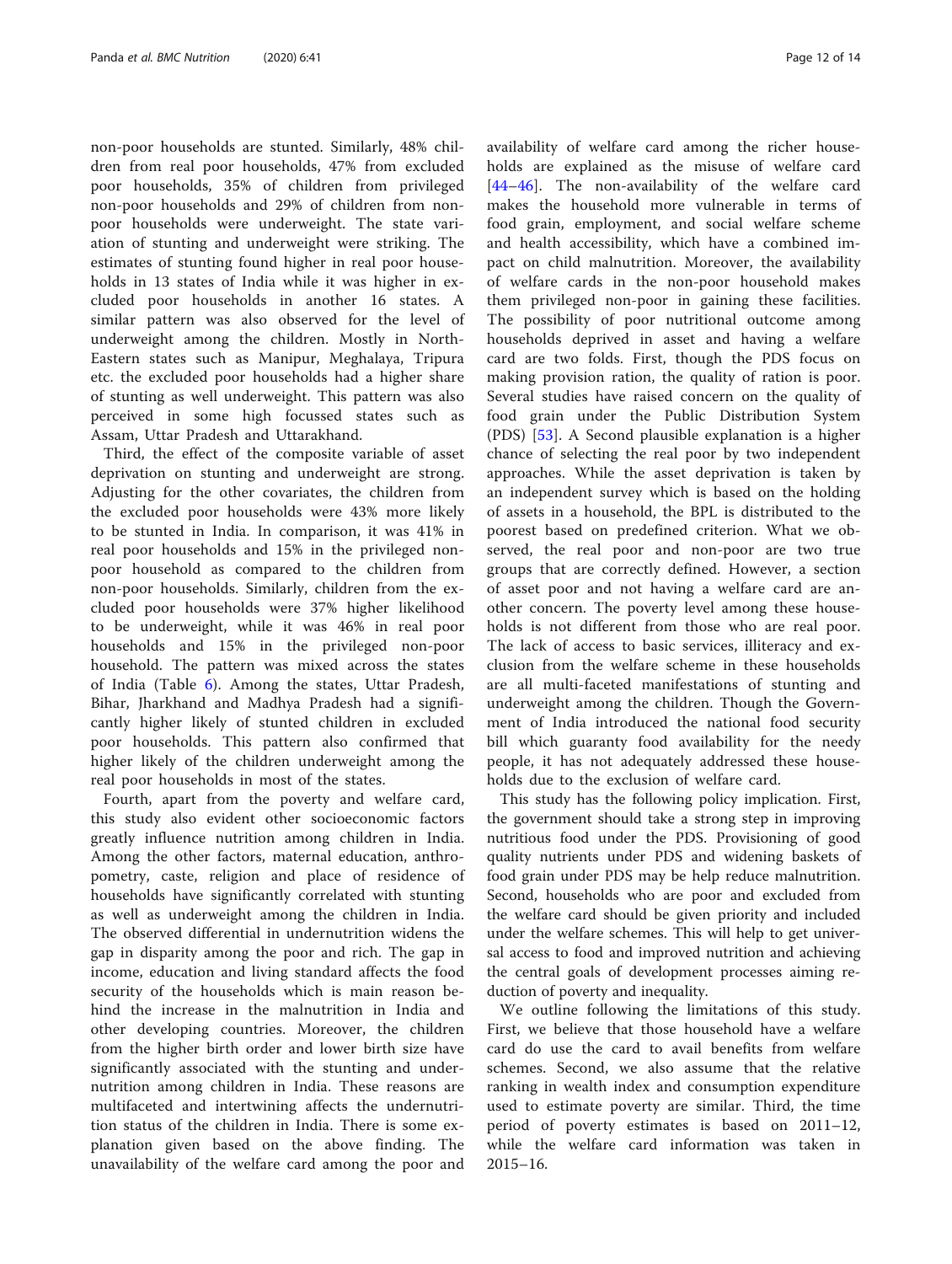#### <span id="page-12-0"></span>Conclusion

We found that our estimates of the effects of poverty and not having welfare cards show a positive impact on child malnutrition in India. The study supports that systematic effort is needed to reduce the extent of malnutrition, especially among the poor. These results also support the case for broadening access to universal food security and comprehensive coverage welfare cards for the needy population, which is vital in declining maternal as well as child malnutrition in India.

#### Supplementary information

Supplementary information accompanies this paper at [https://doi.org/10.](https://doi.org/10.1186/s40795-020-00369-0) [1186/s40795-020-00369-0](https://doi.org/10.1186/s40795-020-00369-0).

Additional file 1.

#### Abbreviations

NSS: National Sample Survey; BPL: Below Poverty Line; JSY: Janani Suraksha Yojana; PDS: Public Distribution System; NFHS: National Family Health Survey

#### Acknowledgements

The authors express their gratitude to the reviewers and the editorial board of the Journal for valuable comments and suggestions.

#### Authors' contributions

SKM and SVS conceptualized and designed the study. SKM, BKP and IN led the data analysis, interpretation, wrote the manuscript, and jointly led the revision. VDS contributed to the interpretation of the results and the writing. All the authors approved the final submission of the study.

#### Funding

This research received no specific grant from any funding agency in the public, commercial or not-for-profit sector.

#### Availability of data and materials

The unit-level data is available from the Demographic Health Survey (DHS) data repository through [https://dhsprogram.com/data/dataset/India\\_Stand](https://dhsprogram.com/data/dataset/India_Standard-DHS_2015.cfm?flag=0)[ard-DHS\\_2015.cfm?flag=0](https://dhsprogram.com/data/dataset/India_Standard-DHS_2015.cfm?flag=0)/ and could be accessed upon a data request subject to non-profit and academic interest only. In another case, the corresponding author of the paper may be contacted.

#### Ethics approval and consent to participate

No formal ethics approval was required in this particular case.

#### Consent for publication

Not Applicable.

#### Competing interests

The authors declare that they do not have any competing interests.

#### Author details

<sup>1</sup>International Institute for Population Sciences, Mumbai, India. <sup>2</sup>Department of fertility studies, International Institute for Population Sciences, Mumbai, India. <sup>3</sup>Senior Advisor, FHI Solutions LLC, Alive & Thrive, # 503-506, 5th Floor, Mohan Dev Building, 13 Tolstoy Marg, New Delhi 110001, India. <sup>4</sup>Harvard Centre for Population and Development Studies, Harvard T.H. Chan School of Public Health, 9 Bow Street, Cambridge, MA 02138, USA. <sup>5</sup>Department of Social and Behavioural Science, Harvard T.H. Chan School of Public Health, Boston, MA, USA.

#### Received: 23 January 2020 Accepted: 3 August 2020 Published online: 01 October 2020

#### References

- 1. He P, Baiocchi G, Hubacek K, Feng K, Yu Y. The environmental impacts of rapidly changing diets and their nutritional quality in China. Nat Sustainability. 2018;1(3):122.
- 2. Spears D, Ghosh A, Cumming O. Open defecation and childhood stunting in India: an ecological analysis of new data from 112 districts. PLoS One. 2013;8(9):e73784.
- 3. Ngure FM, Reid BM, Humphrey JH, Mbuya MN, Pelto G, Stoltzfus RJ. Water, sanitation, and hygiene (WASH), environmental enteropathy, nutrition, and early child development: making the links. Ann N Y Acad Sci. 2014;1308(1): 118–28.
- 4. Krasevec J, An X, Kumapley R, Begin F, Frongillo EA. Diet quality and risk of stunting among infants and young children in low- and middle-income countries. Matern Child Nutr. 2017;13(S2):e12430.
- 5. Cumming O, Cairncross S. Can water, sanitation and hygiene help eliminate stunting? Current evidence and policy implications. Matern Child Nutr. 2016; 12(Suppl 1):91–105.
- 6. WHO. Global nutrition policy review 2016–2017: country progress in creating enabling policy environments for promoting healthy diets and nutrition. Geneva: World Health Organization; 2018. Licence: CC BY-NC-SA 3. 0 IGO.; 2018.
- 7. Weber AM, Galasso E, Fernald LCH. Perils of scaling up: Effects of expanding a nutrition programme in Madagascar. Matern Child Nutr. 2019;15(Suppl 1): e12715.
- 8. Ruel MT, Alderman H. Nutrition-sensitive interventions and programmes: how can they help to accelerate progress in improving maternal and child nutrition? Lancet. 2013;382(9891):536–51.
- 9. Desai S. Enhancing nutrition security via India's National Food Security act: using an axe instead of a scalpel? India Policy Forum. 2015;11:67–113.
- 10. Smith Fawzi MC, Andrews KG, Fink G, Danaei G, McCoy DC, Sudfeld CR, Peet ED, Cho J, Liu Y, Finlay JE, et al. Lifetime economic impact of the burden of childhood stunting attributable to maternal psychosocial risk factors in 137 low/middle-income countries. BMJ Glob Health. 2019;4(1): e001144.
- 11. Ijarotimi OS. Determinants of childhood malnutrition and consequences in developing countries. Curr Nutr Rep. 2013;2(3):129–33.
- 12. Grantham-McGregor S, Cheung YB, Cueto S, Glewwe P, Richter L, Strupp B. Developmental potential in the first 5 years for children in developing countries. Lancet. 2007;369(9555):60–70.
- 13. Perkins JM, Kim R, Krishna A, McGovern M, Aguayo VM, Subramanian SV. Understanding the association between stunting and child development in low- and middle-income countries: next steps for research and intervention. Soc Sci Med. 2017;193:101–9.
- 14. Rice AL, Sacco L, Hyder A, Black RE. Malnutrition as an underlying cause of childhood deaths associated with infectious diseases in developing countries. Bull World Health Organ. 2000;78(10):1207–21.
- 15. Victora CG, Adair L, Fall C, Hallal PC, Martorell R, Richter L, Sachdev HS. Maternal and child undernutrition: consequences for adult health and human capital. Lancet. 2008;371(9609):340–57.
- 16. Narayan J, John D, Ramadas N. Malnutrition in India: status and government initiatives. J Public Health Policy. 2019;40(1):126–41.
- 17. Planning Commission: Addressing India's Nutrition Challenges; Report of the Multistakeholder Retreat. In. [http://planningcommission.nic.in/reports/](http://planningcommission.nic.in/reports/genrep/multi_nutrition.pdf:) [genrep/multi\\_nutrition.pdf:](http://planningcommission.nic.in/reports/genrep/multi_nutrition.pdf:) Government of India, New Delhi; 2010.
- 18. Jain M. India's struggle against malnutrition—is the ICDS program the answer? World Dev. 2015;67:72–89.
- 19. Khera R. India's public distribution system: utilisation and impact. J Dev Stud. 2011;47(7):1038–60.
- 20. Lokshin M, Das Gupta M, Gragnolati M, Ivaschenko O. Improving child nutrition? The integrated child development services in India. Dev Chang. 2005;36(4):613–40.
- 21. de Onis M, Borghi E, Arimond M, Webb P, Croft T, Saha K, De-Regil LM, Thuita F, Heidkamp R, Krasevec J, et al. Prevalence thresholds for wasting, overweight and stunting in children under 5 years. Public Health Nutr. 2019; 22(1):175–9.
- 22. Perez-Escamilla R, Bermudez O, Buccini GS, Kumanyika S, Lutter CK, Monsivais P, Victora C. Nutrition disparities and the global burden of malnutrition. BMJ. 2018;361:k2252.